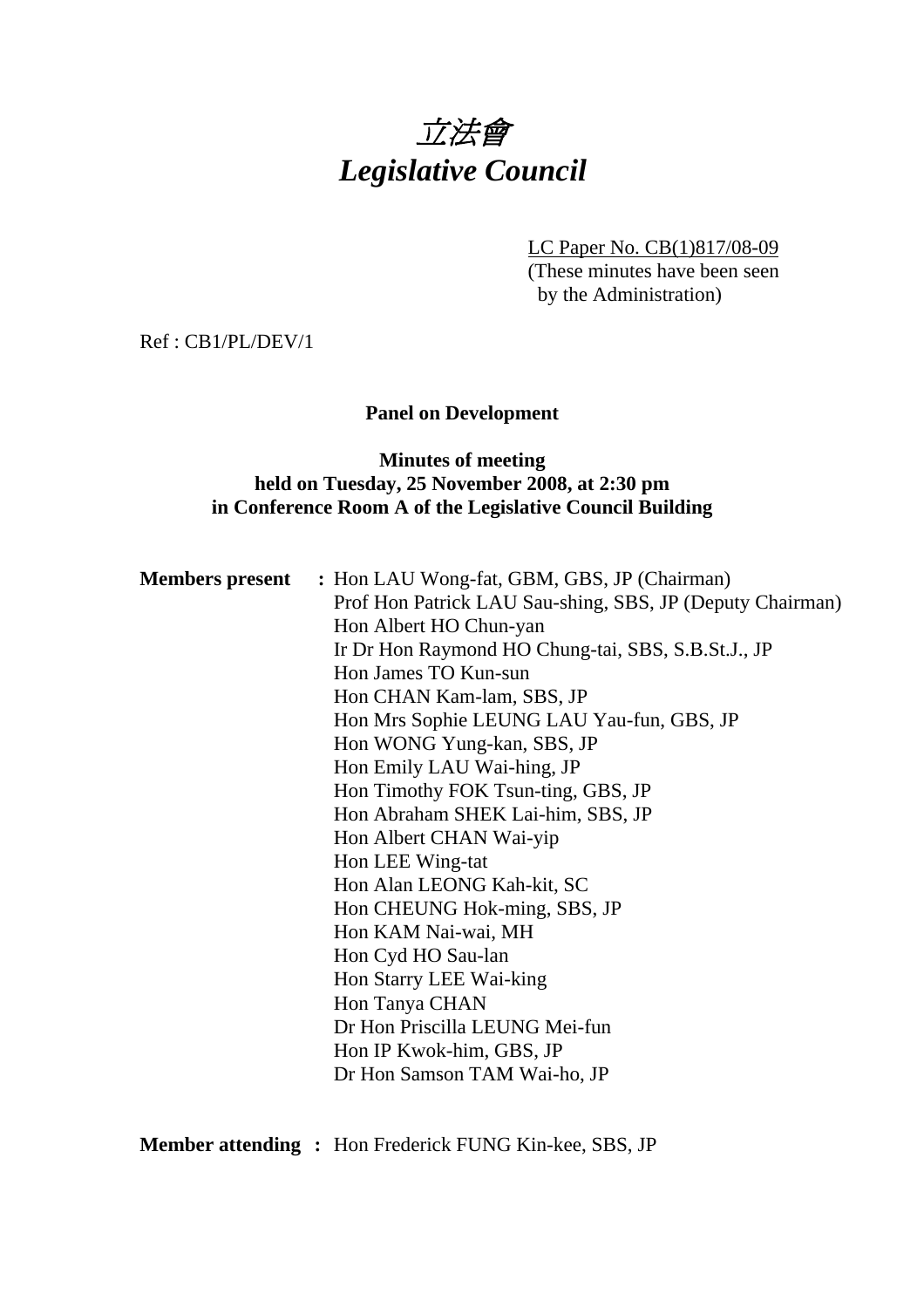| <b>Members absent</b>               | : Dr Hon Philip WONG Yu-hong, GBS<br>Hon Mrs Regina IP LAU Suk-yee, GBS, JP                                                                                                                                                                                                                                                                                                                                                                                                                                                                                                                                                                                                                                                                                                                |
|-------------------------------------|--------------------------------------------------------------------------------------------------------------------------------------------------------------------------------------------------------------------------------------------------------------------------------------------------------------------------------------------------------------------------------------------------------------------------------------------------------------------------------------------------------------------------------------------------------------------------------------------------------------------------------------------------------------------------------------------------------------------------------------------------------------------------------------------|
| <b>Public officers</b><br>attending | : <u>Agenda item V</u><br>Mrs Carrie LAM CHENG Yuet-ngor, JP<br><b>Secretary for Development</b><br>Mr Raymond YOUNG Lap-moon, JP<br><b>Permanent Secretary for Development</b><br>(Planning and Lands)<br>Mr Philip YUNG Wai-hung, JP<br>Deputy Secretary for Transport and Housing<br>Mr HON Chi-keung, JP<br>Project Manager (Hong Kong Island & Islands)<br>Civil Engineering and Development Department<br>Mr Bosco CHAN Bun-pui<br>Chief Engineer/Hong Kong<br>Civil Engineering and Development Department<br>Mr WAI Chi-sing, JP<br>Director of Highways<br>Mr CHOW Ying-shun, JP<br>Project Manager/Major Works<br><b>Highways Department</b><br>Mr Adam LAI Yu-wah<br>General Manager/Planning, Development & Port Security<br><b>Marine Department</b><br>Ms Phyllis LI Chi-miu |
|                                     | <b>Assistant Director of Planning (Acting)</b><br><b>Planning Department</b><br>Mr Anthony LOO Khim-chung, JP<br><b>Assistant Commissioner for Transport</b>                                                                                                                                                                                                                                                                                                                                                                                                                                                                                                                                                                                                                               |
|                                     |                                                                                                                                                                                                                                                                                                                                                                                                                                                                                                                                                                                                                                                                                                                                                                                            |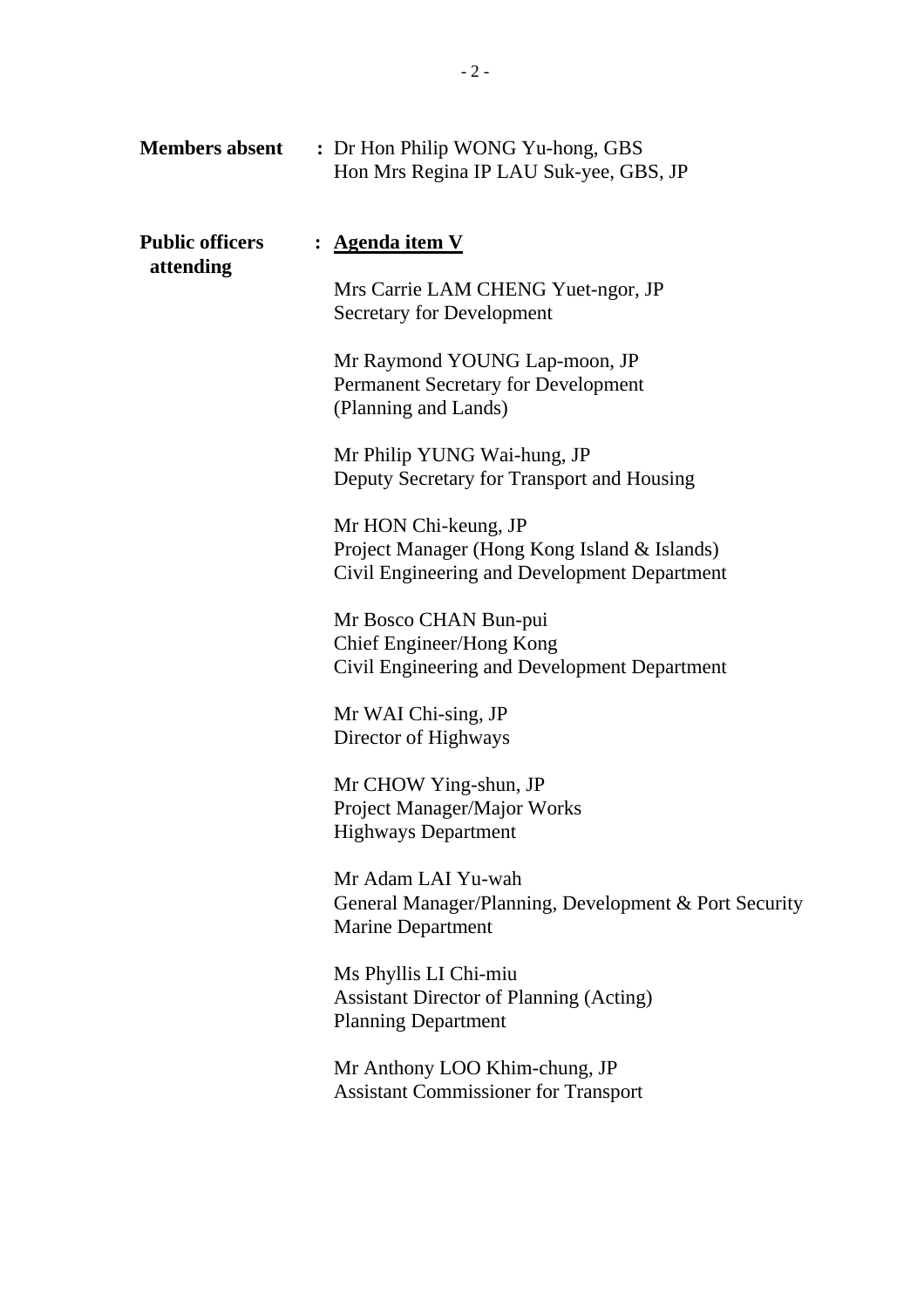#### **Agenda item VI**

Mrs Carrie LAM CHENG Yuet-ngor, JP Secretary for Development

Mr Raymond YOUNG Lap-moon, JP Permanent Secretary for Development (Planning and Lands)

Mr Philip YUNG Wai-hung, JP Deputy Secretary for Transport and Housing

Mr HON Chi-keung, JP Project Manager (Hong Kong Island & Islands) Civil Engineering and Development Department

Mr LI Kam-sang Chief Engineer/Hong Kong (Acting) Civil Engineering and Development Department

Mr WAI Chi-sing, JP Director of Highways

Mr CHOW Ying-shun, JP Project Manager/Major Works Highways Department

Mr Anthony LOO Khim-chung, JP Assistant Commissioner for Transport

#### **Agenda item VII**

Mrs Carrie LAM CHENG Yuet-ngor, JP Secretary for Development

Mr Raymond YOUNG Lap-moon, JP Permanent Secretary for Development (Planning and Lands)

Miss Ophelia WONG Yuen-sheung, JP Deputy Director of Planning/District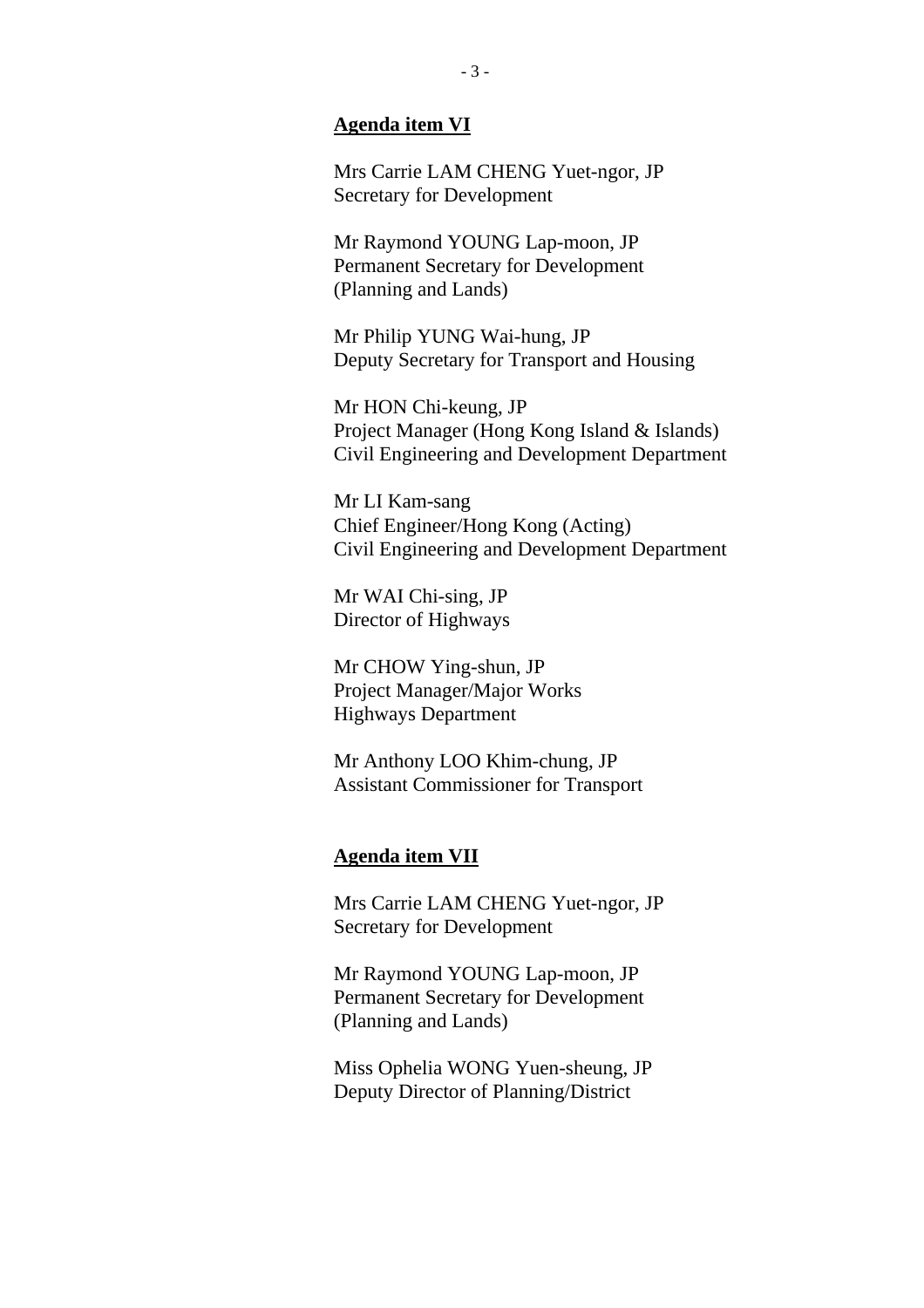# **Agenda item VIII**

|                                          | Mrs Carrie LAM CHENG Yuet-ngor, JP<br>Secretary for Development                                                          |
|------------------------------------------|--------------------------------------------------------------------------------------------------------------------------|
|                                          | Mr Raymond YOUNG Lap-moon, JP<br>Permanent Secretary for Development<br>(Planning and Lands)                             |
|                                          | Mr LING Kar-kan<br>Principal Assistant Secretary for Development                                                         |
|                                          | Mr Raymond WONG Wai-man<br><b>Assistant Director of Planning</b>                                                         |
|                                          | Mr LAW Man-tim<br>Chief Engineer/New Territories North and West (Acting)<br>Civil Engineering and Development Department |
| <b>Attendance by</b><br>invitation       | : <u>Agenda item V</u>                                                                                                   |
|                                          | Mr Eric MA<br><b>Managing Director</b>                                                                                   |
|                                          | <b>Maunsell Consultants Asia Limited</b>                                                                                 |
|                                          | Mr Peter CHEEK<br>Director                                                                                               |
|                                          | <b>Maunsell Consultants Asia Limited</b>                                                                                 |
|                                          | <u>Agenda item VII</u>                                                                                                   |
|                                          | Mr Steve YIU<br>Head of Town Planning                                                                                    |
|                                          | <b>MTR Corporation Limited</b>                                                                                           |
|                                          | Mr Simon CHAN Shui-yan<br>Senior Project Manager – Property<br><b>MTR Corporation Limited</b>                            |
| <b>Clerk in attendance:</b> Ms Anita SIT | Chief Council Secretary (1)4                                                                                             |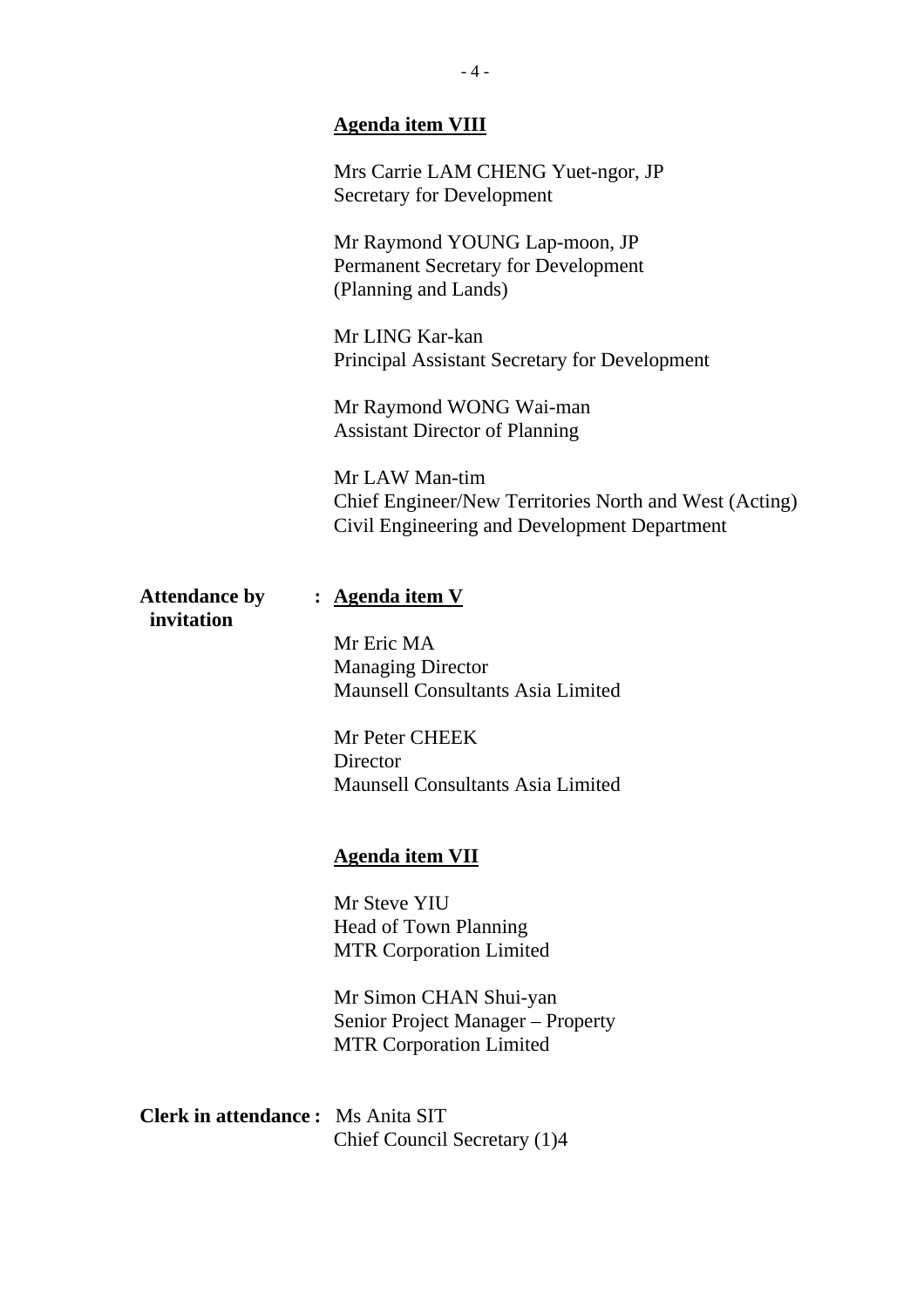|              | <b>Staff in attendance : Mr WONG Siu-yee</b><br>Senior Council Secretary (1)7                                                                                                                        |
|--------------|------------------------------------------------------------------------------------------------------------------------------------------------------------------------------------------------------|
|              | Ms Christina SHIU<br>Legislative Assistant (1)7                                                                                                                                                      |
| $\mathbf I$  | <b>Confirmation of minutes and matters arising</b>                                                                                                                                                   |
|              | (LC Paper No. CB(1)233/08-09<br>-- Minutes<br>of<br>meeting<br>22 October 2008)                                                                                                                      |
|              | The minutes of the meeting held on 22 October 2008 were confirmed.                                                                                                                                   |
| $\mathbf{I}$ | <b>Information papers issued since last meeting</b><br>$(LC$ Paper No. $CB(1)207/08-09(01)$ -- Submission on handling of<br>carvings<br>rock<br>by<br>Administration<br>Mr William<br><b>MEACHAM</b> |
|              | dated 8 November 2008<br>LC Paper No. $CB(1)225/08-09(01)$ -- Administration's paper<br>45WS -- Salt water supply for<br>Northwest New Territories --                                                |
|              | remaining works<br>LC Paper No. $CB(1)225/08-09(02)$ -- Administration's<br>paper<br>237WF -- Mainlaying along<br>Fanling Highway and near<br><b>She Shan Tsuen</b>                                  |
|              | LC Paper No. $CB(1)229/08-09(01)$ -- Administration's<br>paper<br>Capital Works Reserve Fund<br><b>Block</b><br>Allocations<br>2009-2010)                                                            |

2. Members noted that the above information papers had been issued since the last meeting.

**III Items for discussion at the next meeting**  (LC Paper No.  $CB(1)232/08-09(01)$  -- List of outstanding items for discussion LC Paper No.  $CB(1)232/08-09(02)$  -- List of follow-up actions

LC Paper No. CB(1)232/08-09(03) -- Letter dated 14 November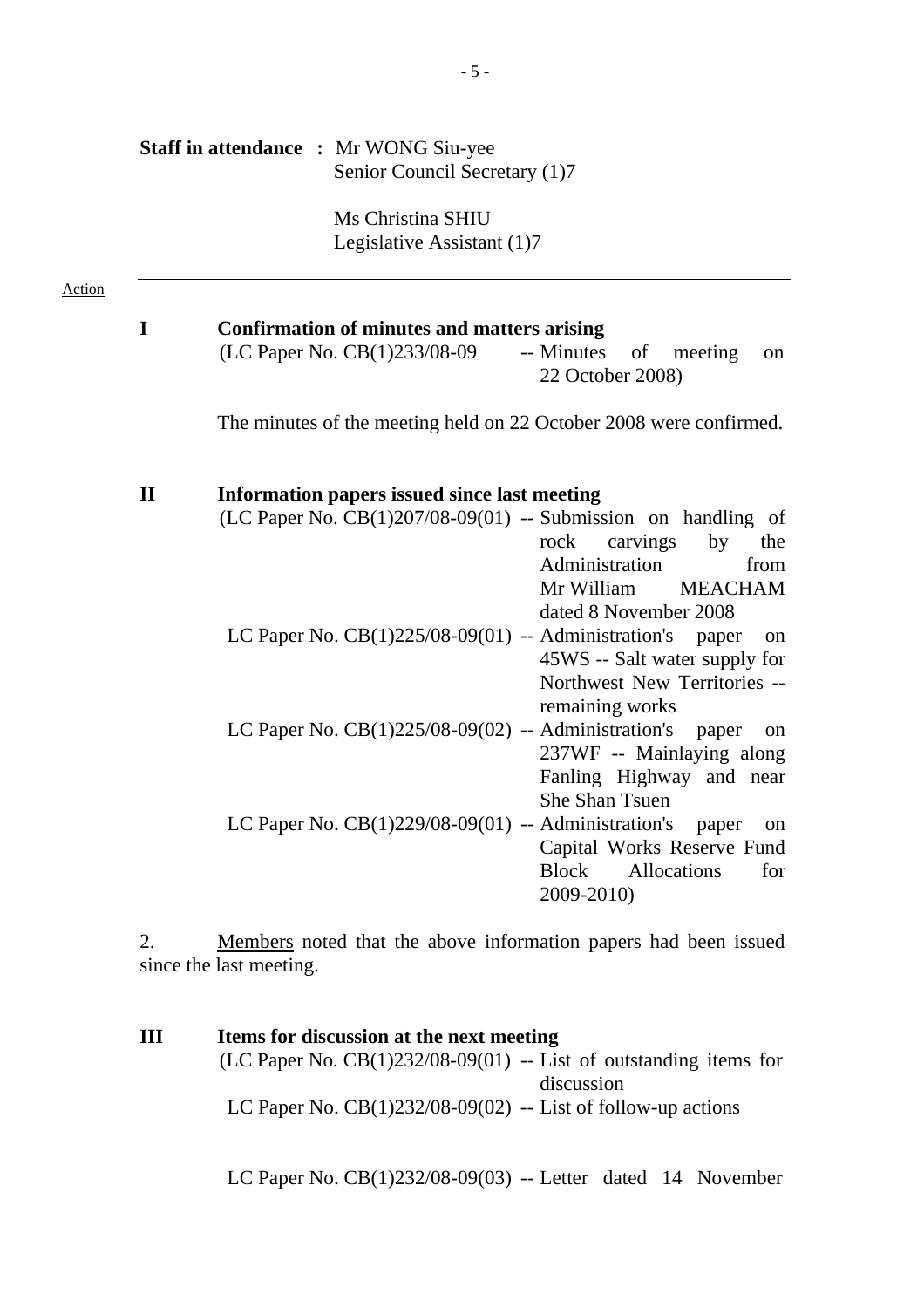$Action$ 

3. Members agreed that a joint meeting of the Panel on Development and Panel on Housing would be scheduled for 8 December 2008 at 9:00 am to discuss "Lift safety".

4. Members agreed that "Public facilities in private developments" would be discussed at the special meeting scheduled for 8 December 2008 at 10:15 am. As regards the two items "Creation of a Principal Assistant Secretary for Development post and a Government Town Planner post in Planning and Lands Branch of Development Bureau" and "Creation of 2 time-limited Chief Engineers (D1) Directorate posts in the Civil Engineering and Development Department", Ms Emily LAU said that there should be a forum for discussing establishment proposals from various Government bureaux and departments so that Members could have an overall picture of the Government's staffing requirements. As such, she suggested that the Panel should not discuss the above two establishment proposals for the time being.

5. The Chairman said that the Establishment Subcommittee might be an appropriate forum for an overview discussion of Government establishment proposals. He directed the Clerk to check the relevant arrangements, after which he would consider the appropriate timing for discussion of the above two items.

6. Members agreed that the following items would be discussed at the regular meeting scheduled for 19 December 2008 and that the meeting would be extended to 6:30 pm to allow sufficient time for discussion --

- (a) PWP Item no. 5729CL "Disposal of contaminated sediment dredging, management and capping of sediment disposal facility at Sha Chau";
- (b) Heritage conservation -- an update on key initiatives;
- (c) Review of the Urban Renewal Strategy;
- (d) Measures to foster a quality and sustainable built environment; and
- (e) Amendments to the Land Titles Ordinance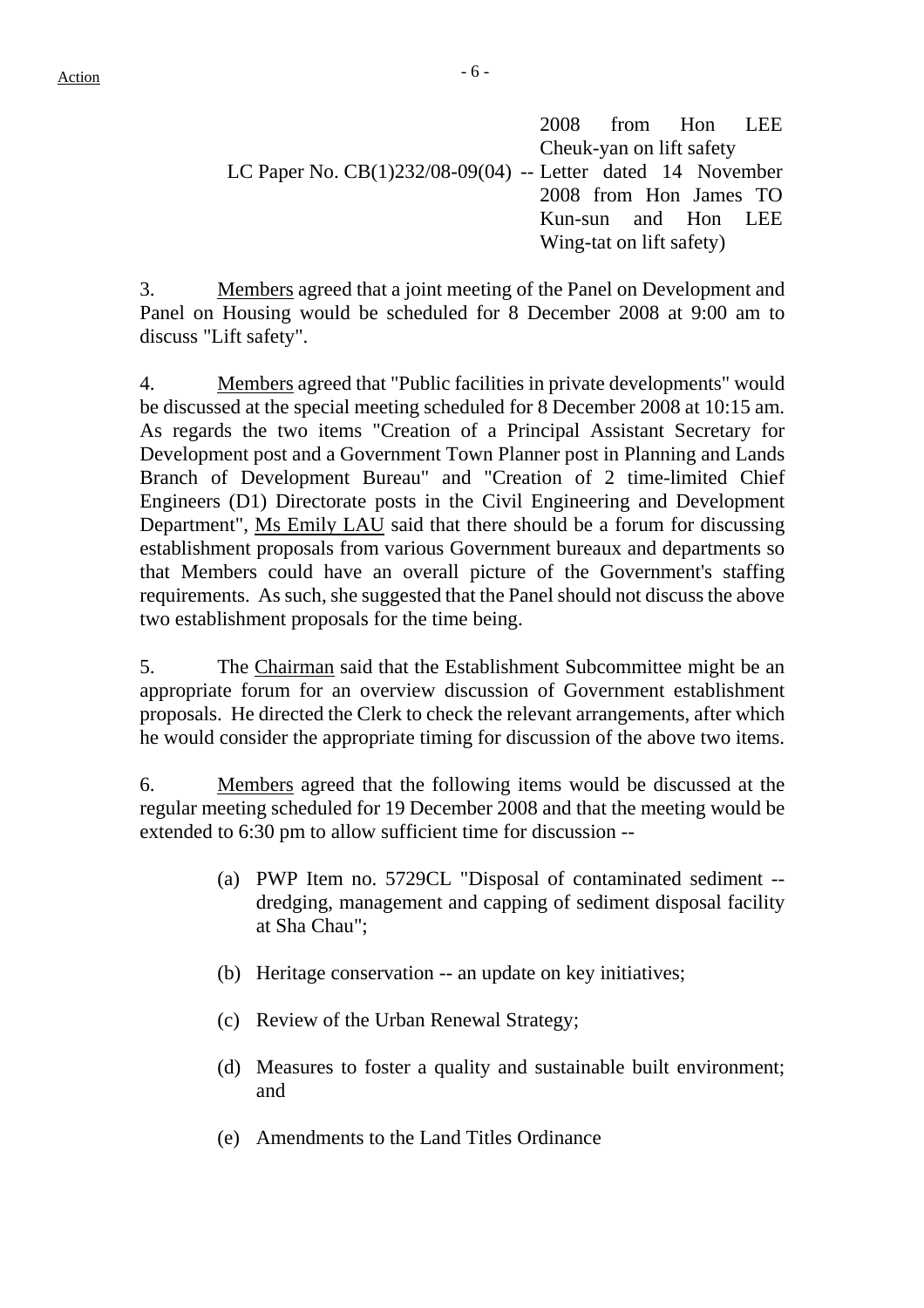As regards item (b), at the invitation of the Chairman, the Clerk explained that the Administration had advised that the scope of the item was broader than that of the originally proposed item "Proposed revitalization of the original site of the Central School on Hollywood Road". The latter however would be covered under item (b)

7. The Chairman advised that the starting time of the regular meeting scheduled for 20 January 2008 would be changed from 4:30 pm to 2:30 pm.

#### **IV Proposal for setting up a subcommittee to review the planning of harbourfront areas**

 $(LC$  Paper No.  $CB(1)232/08-09(05)$  -- Paper on proposal for setting up a subcommittee to review the planning of harbourfront areas prepared by the Legislative Council Secretariat)

8. Mr LEE Wing-tat expressed support for setting up a subcommittee to review the planning of harbourfront areas because some issues related to the planning of the Central and Wan Chai harbourfront areas remained to be resolved. He hoped that the subcommittee could complete its work within several meetings, after which it could be dissolved.

9. Dr Priscilla LEUNG also expressed support for setting up the subcommittee, and said that the scope of work of the subcommittee should also include harbourfront areas in West Kowloon and the Kai Tak Development. The development of a continuous waterfront promenade should be viewed from a broader perspective. With proper division of labour, there could be coordinated discussion of the planning of the harbourfront areas in the West Kowloon Cultural District, the Kai Tak Development and other districts. Joint meetings of relevant subcommittees/Panels could be held if necessary to discuss topics of common interest.

10. The Chairman said that the proposed terms of reference covered harbourfront areas on both sides of the Victoria Harbour. The Clerk added that the planning of the harbourfront areas in the West Kowloon Cultural District and Kai Tak Development was part and partial of the overall planning of the two development areas. Consideration was being given to establishing a subcommittee to monitor the West Kowloon Cultural District project, and the Administration had indicated that it would update the Panel on the Kai Tak Development and the relevant works projects in due course.

11. Mr IP Kwok-him said that a joint meeting of the Panel on Home Affairs and the Panel on Development had been held and if the proposal to set up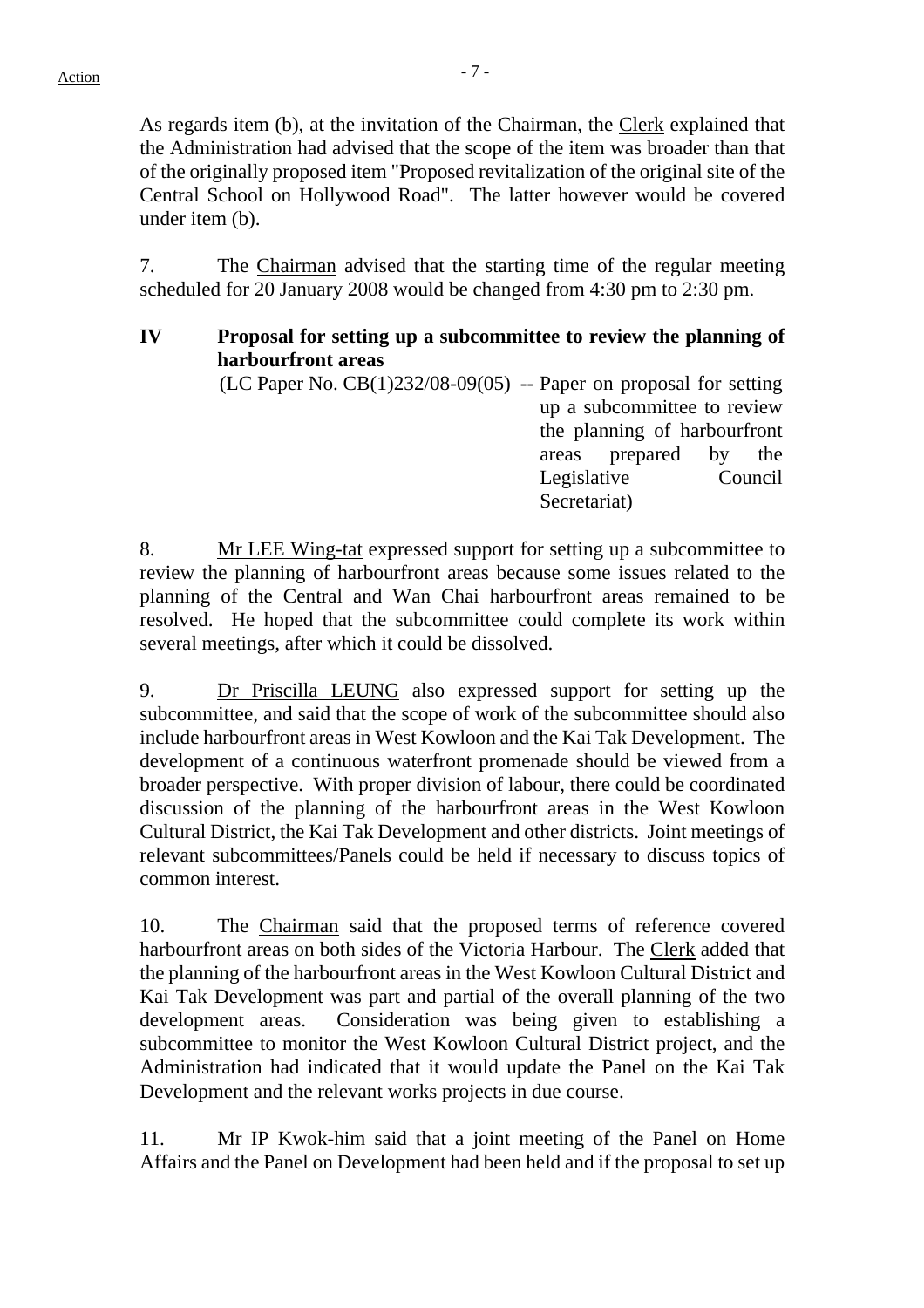a subcommittee under the House Committee to follow up the development of the West Kowloon Cultural District was approved, that subcommittee would follow up the overall planning of the West Kowloon Cultural District.

12. Mr CHAN Kam-lam said that the proposed scope of work of the subcommittee should be clearly specified because harbourfront planning was long-term work. As the planning of harbourfront areas in various districts would have to take into consideration the views and needs of the relevant District Councils, members should consider whether they should only play a monitoring role or involve themselves directly in how to plan those harbourfront areas. While agreeing that there should be coordinated planning of harbourfront areas, he considered that it would be more desirable for members to focus on policy issues and monitoring work.

13. Mr James TO expressed support for setting up a subcommittee and considered that the proposed scope of work of the subcommittee under the Panel should not include harbourfront areas in the West Kowloon Cultural District because a West Kowloon Cultural District Authority had already been established. As regards harbourfront areas in the Kai Tak Development, he remained neutral on whether they should be included in the scope of work of the subcommittee. If they were excluded, the scope of work of the subcommittee would be limited and it was doubtful whether such a subcommittee would still be needed. On the other hand, there was already overall planning of the Kai Tak Development.

14. Mrs Sophie LEUNG expressed support for setting up a subcommittee because waterfront promenades were an important ring in the planning of harbourfront areas. The exact scope of work of the subcommittee, such as whether to include harbourfront areas in the Kai Tak Development, could be further discussed later.

15. Mr WONG Yung-kan said that the planning of waterfront promenades should not be limited to harbourfront areas on both sides of the Victoria Harbour. Waterfront areas in new towns should also be included. Even if a subcommittee was not set up, the Administration should give due attention to planning when developing waterfront areas, such as South East Kowloon, so as to bring enhancements to those areas.

16. Mr Abraham SHEK expressed concurrence with Mrs Sophie LEUNG's views but considered that harbourfront areas in the Kai Tak Development should not be included in the scope of work of the subcommittee because there was already overall planning for the whole development area.

17. Mr Albert CHAN urged members to consider the matter carefully. Although he would not object to setting up a subcommittee, if it was formed, the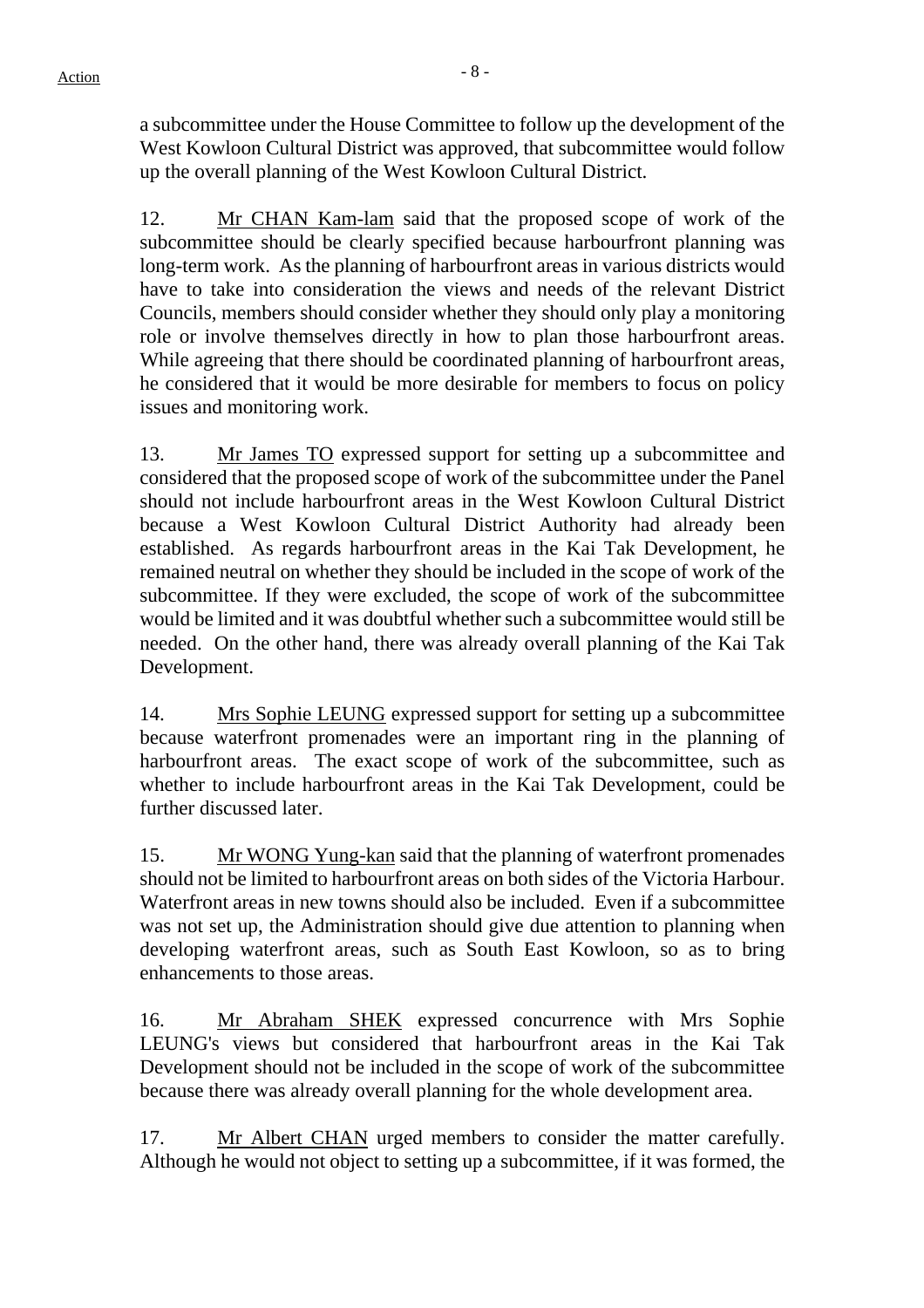scope of work should be clearly specified, such as which harbourfront areas would be studied and whether the study would be limited to the design issues. Members had previously discussed the development of waterfront promenades and there was a suggestion that an international tender exercise should be conducted so as to come up with a design for a world-class harbourfront in Hong Kong. He considered that sometimes autocracy was needed in design work. Juggling many different ideas into a single design would only result in a mediocre design. The design should come from a recognized master's hands and be able to meet aesthetics standards and citizens' requirements.

18. Members agreed that a Subcommittee on Harbourfront Planning should be formed and endorsed its terms of reference as proposed in LC Paper No. CB(1)232/08-09(05).

19. The Chairman suggested and members agreed that the first meeting of the Subcommittee on Harbourfront Planning would be held at 2:00 pm on 5 December 2008 for election of the Chairman of the Subcommittee.

| $\overline{\mathbf{V}}$ | Central-Wan Chai Bypass and Wan Chai Development Phase II<br>$(LC$ Paper No. $CB(1)232/08-09(06)$ -- Administration's paper on |
|-------------------------|--------------------------------------------------------------------------------------------------------------------------------|
|                         | Central-Wan Chai Bypass and                                                                                                    |
|                         | Wan Chai Development                                                                                                           |
|                         | Phase II                                                                                                                       |
|                         | -- temporary reclamation and                                                                                                   |
|                         | reprovisioning arrangements                                                                                                    |
|                         | for affected vessels in                                                                                                        |
|                         | Causeway Bay Typhoon                                                                                                           |
|                         | <b>Shelter</b>                                                                                                                 |
|                         | LC Paper No. $CB(1)232/08-09(07)$ -- Paper on Central-Wan Chai                                                                 |
|                         | Bypass and Wan Chai                                                                                                            |
|                         | Development Phase II                                                                                                           |
|                         | prepared by the Legislative                                                                                                    |
|                         | Council Secretariat                                                                                                            |
|                         | (Background brief))                                                                                                            |
|                         |                                                                                                                                |

#### Introduction by Secretary for Development on agenda items V to VIII

20. With the concurrence of the Chairman, the Secretary for Development (SDEV) gave an overall introduction on agenda items V to VIII of the meeting. She said that the Administration would boost the economy and create job opportunities through the implementation of infrastructure projects amidst the financial tsunami. The Central-Wan Chai Bypass (CWB), Wan Chai Development Phase II (WDII) and Central Reclamation Phase III (CRIII) Protection Works had a total project estimate of \$37.2 billion. If those projects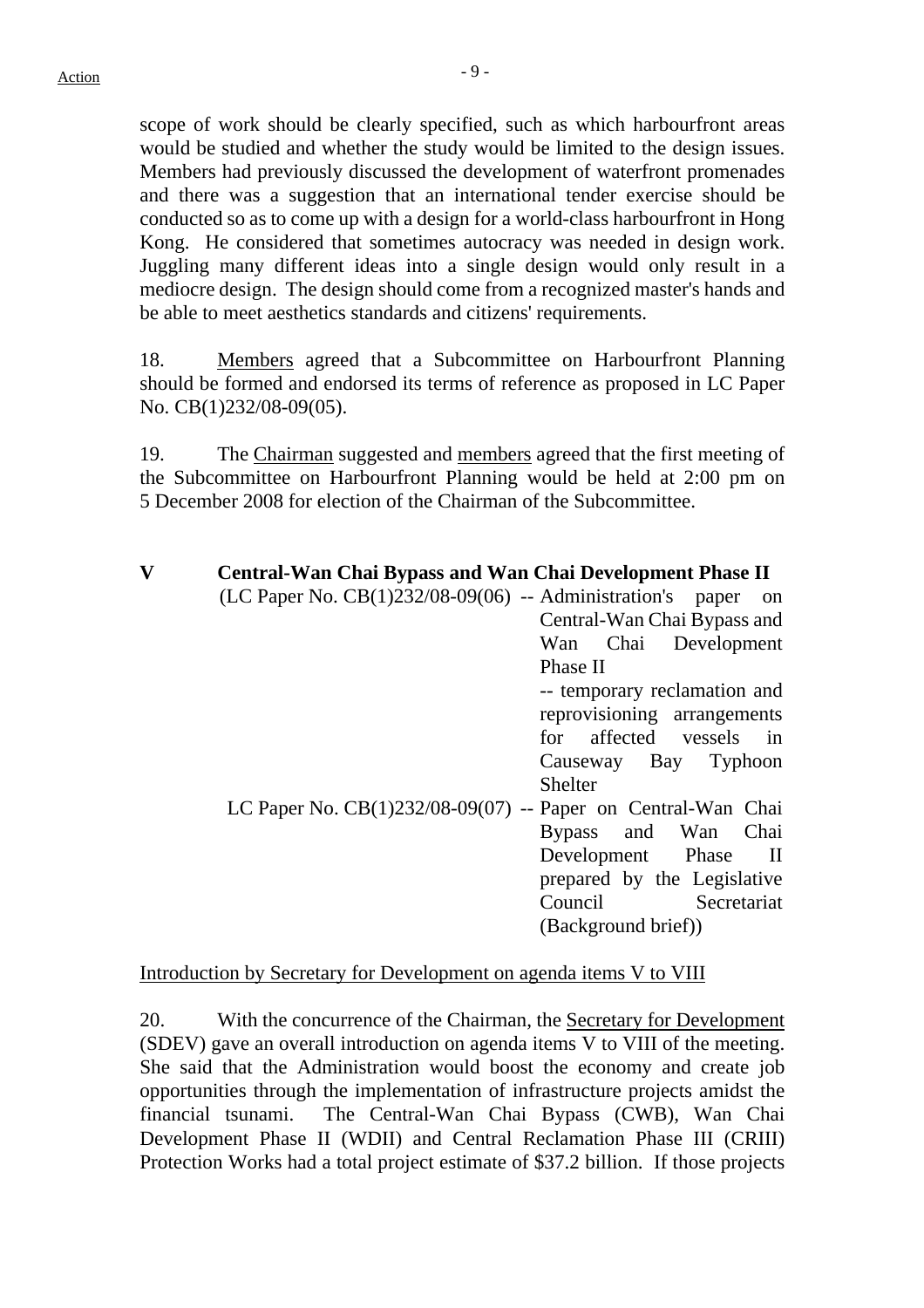were implemented, the said total project estimate would amount to half of the \$70 billion total project estimate of other projects to be submitted to the Public Works Subcommittee in the current legislative session. The CWB and WDII projects together would create 7 300 and 1 700 job opportunities for labourers and professional/technical staff respectively; while the figures for the CRIII Protection Works project were 1 130 and 260 respectively. These projects were important social infrastructure projects which would improve the employment situation in the construction sector. The total project estimate of minor works projects under the Capital Works Reserve Fund block allocations would increase from \$6.8 billion in 2008-2009 to \$7.6 billion in 2009-2010, and those projects would create 12 000 job opportunities.

21. On agenda item VII, SDEV said that the Administration was aware of citizens' concerns and would listen to their views so as to allay their worries and allow major public and private development projects to proceed. The Administration now put forward proposals for reducing the development densities of the developments at the West Rail Nam Cheong and Yuen Long Stations. The development density and height of Hopewell Centre II and development density of the Staunton Street redevelopment project would also be reduced. Through the above examples, Members should have confidence that the Administration was striving to strike a balance between development and conservation. As regards calls for further reduction in development density and height of the above projects, the Administration had to consider the effects on Government revenue and housing supply. She believed that the Administration had already struck the right balance.

22. As regards agenda item VIII, SDEV said that the implementation of New Development Areas (NDAs) was one of the 10 major infrastructure projects announced by the Chief Executive in his 2007 Policy Address. Implementation of the 10 projects should adopt a step-by-step approach. Hasty implementation for the sake of creating job opportunities was non-conducive to the long-term development of Hong Kong. As such, those projects would be implemented as planned. Nevertheless, the implementation process would be streamlined where possible and the Development Bureau would ensure that there would be no delay. She welcomed the appointment of a subcommittee on harbourfront planning by the Panel, and said that the Development Bureau was planning for a harbour tour to facilitate members' understanding of the harbourfront enhancement work.

## Presentation on the temporary reclamation for CWB

23. Mr Eric MA, Managing Director, Maunsell Consultants Asia Limited delivered a Powerpoint presentation to brief members on the temporary reclamation for the construction of CWB and the reprovisioning arrangements for affected vessels in Causeway Bay Typhoon Shelter (CBTS).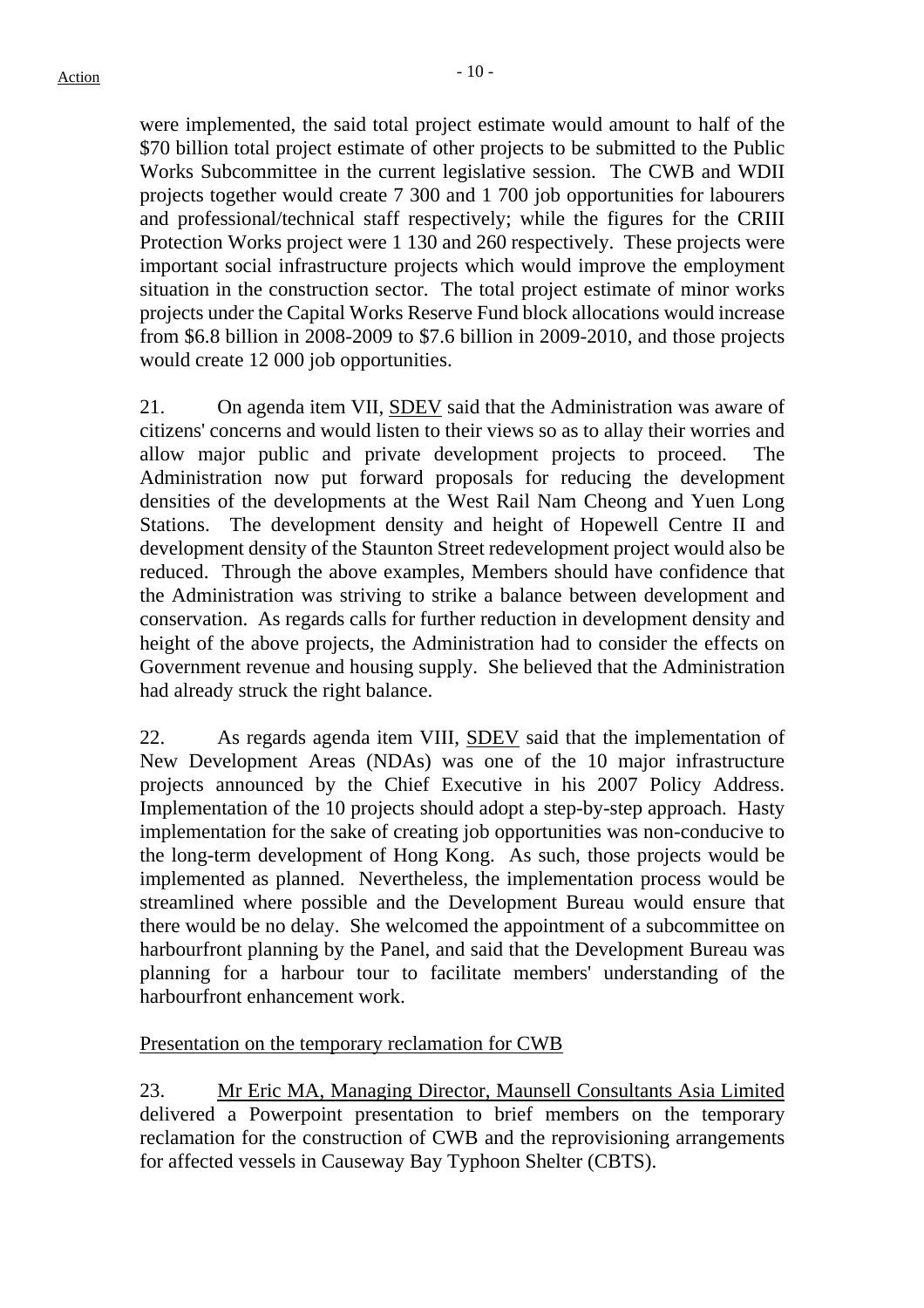(*Post-meeting note*: The soft copy of the presentation notes (LC Paper No. CB(1)302/08-09(01)) was subsequently issued to members on 26 November 2008.)

## Legal and reclamation issues

24. Mr LEE Wing-tat expressed support for the Administration's proposal but pointed out that the crux of the issue was a matter of law rather than consultation. Whether the extent of the temporary reclamation was the minimum required and whether it complied with the Protection of the Harbour Ordinance (Cap. 531) were the core issues. He was worried that the matter would be taken to the courts again and in this regard, he asked whether the Administration had sought independent legal advice and communicated with the Society for Protection of the Harbour (SPH).

25. In response, SDEV said that before the judicial review, the Administration had sought legal advice which contained a strong view that the temporary reclamation was not reclamation. Implementation of major infrastructure projects was not a matter of law only. Apart from being lawful, the Administration had to be sensible and reasonable. With the proposed reprovisioning arrangements for affected vessels in CBTS, the extent of temporary reclamation would be reduced because there was no need to construct a temporary breakwater. Controversies on the project had diminished as a result. Some members of the SPH were present at the relevant meeting of the Harbour-front Enhancement Committee (HEC) and the HEC had unanimously supported the Administration's proposal. The Director of Highways (D of Hy) added that the courts had given clear guidelines, which the Administration had dutifully followed. The Administration had sought advice from three external legal advisers, and a professor of the University of Hong Kong had scrutinized the technical proposal. Therefore, the Administration was confident that the present proposal would meet legal requirements. Besides, SPH had written to express its support for the Administration's proposal.

26. Ir Dr Raymond HO expressed support for the Administration's proposal and commented the CWB would be an important east-west link to alleviate traffic congestion. The Administration had already heeded many views from the public and those who still objected to the proposal were disregarding the overall benefits of society. He believed that objections were from a few only and the silent majority supported the CWB project. If members objected to the temporary reclamation, they should have raised it when the Panel discussed the CWB project in May 2007.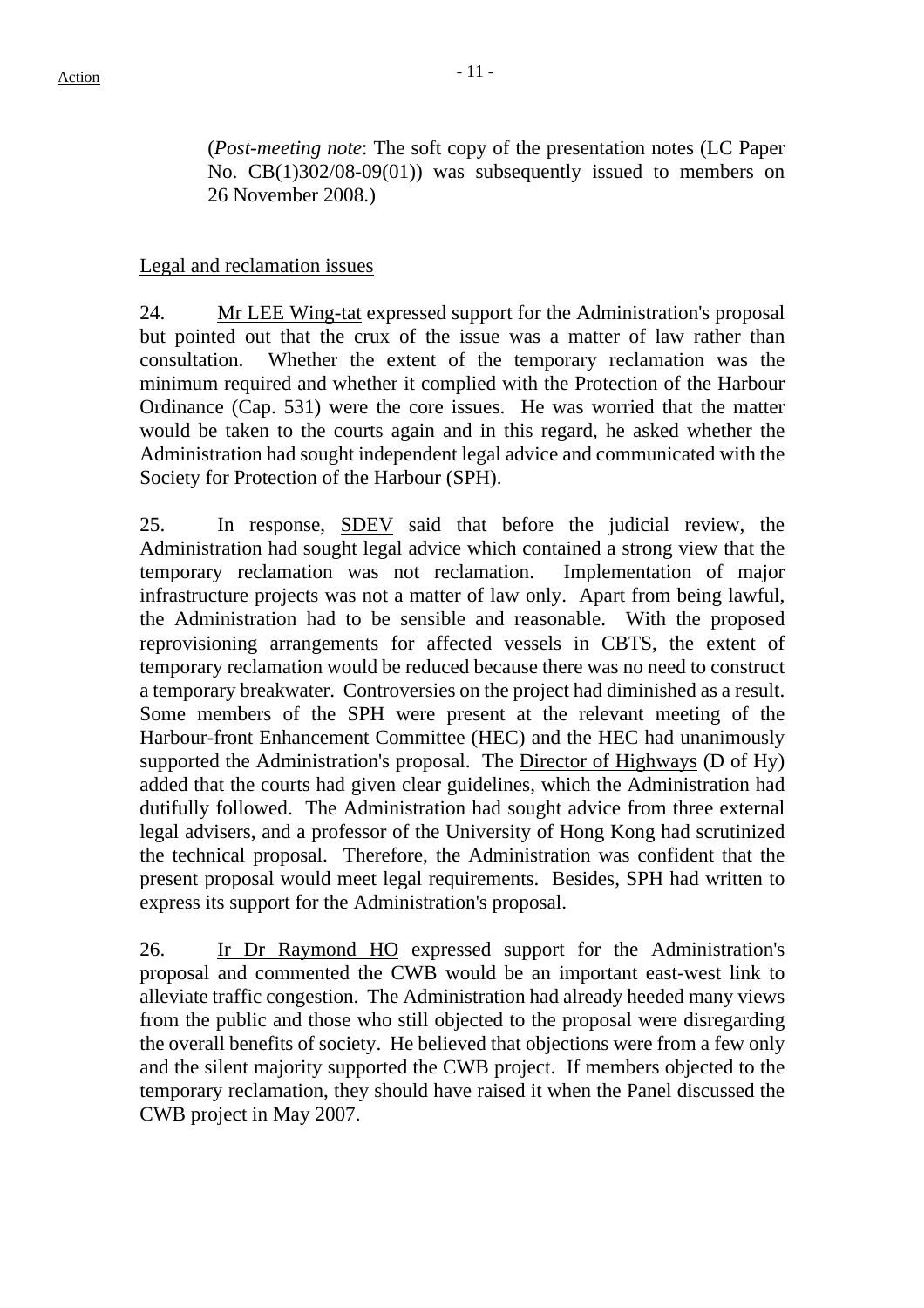27. Mr KAM Nai-wai expressed support for the CWB project and hoped that the project could be implemented as soon as possible. He said that although the Administration had assured members in the past that the project could meet legal requirements, it turned out that some of the Administration's claims could not withstand legal challenges. As revealed by the current proposal, the extent of temporary reclamation required as previously claimed by the Administration could in fact be reduced. The Administration should demonstrate why it was confident that the project could proceed.

28. In response, SDEV said that the Administration had confidence to proceed with the CWB project because through the relevant judgment, the Administration had obtained a clear understanding of the requirements on issues such as temporary reclamation and overriding public need test. The Administration had also disseminated relevant information on its proposal to parties concerned and conducted many public engagement activities to explain its proposal to the public.

29. In reply to Mr KAM's enquiry about the completion date of the CWB, D of Hy said that subject to members' support for the project, the Administration intended to publish the relevant Gazette notice in December 2008. Works would commence by phases in 2009 and the CWB was expected to be completed in 2017.

30. Miss Tanya CHAN said that Members of the Civic Party supported implementing the CWB project as soon as possible. She asked whether the judicial review currently in progress would affect the commencement date and progress of the project.

31. In response, SDEV said that the relevant judicial review was not directly related to the previous gazetting of the road works for the CWB. It was a judicial review against the Town Planning Board (TPB) on the Draft Wan Chai North and North Point Outline Zoning Plans. Approval by the Chief Executive in Council of the two plans was required for the CWB works to proceed. If the judicial review was not handled in time before commencement of works, the progress of the CWB project would be affected. TPB had decided to request the Secretary of TPB to negotiate with the applicant for a settlement of the judicial review.

32. Mr Albert HO expressed support for the Administration's proposal. He disagreed to the view that objection to temporary reclamation was a minority view. Protecting the harbour was an important value held by many people, especially in recent years. Legitimacy in the Administration's actions was the bottom line in taking the CWB project forward. As members' focus was on policy issues, they would not scrutinize legal aspects of the project in detail and would assume that the Administration had taken due care of the legitimacy of its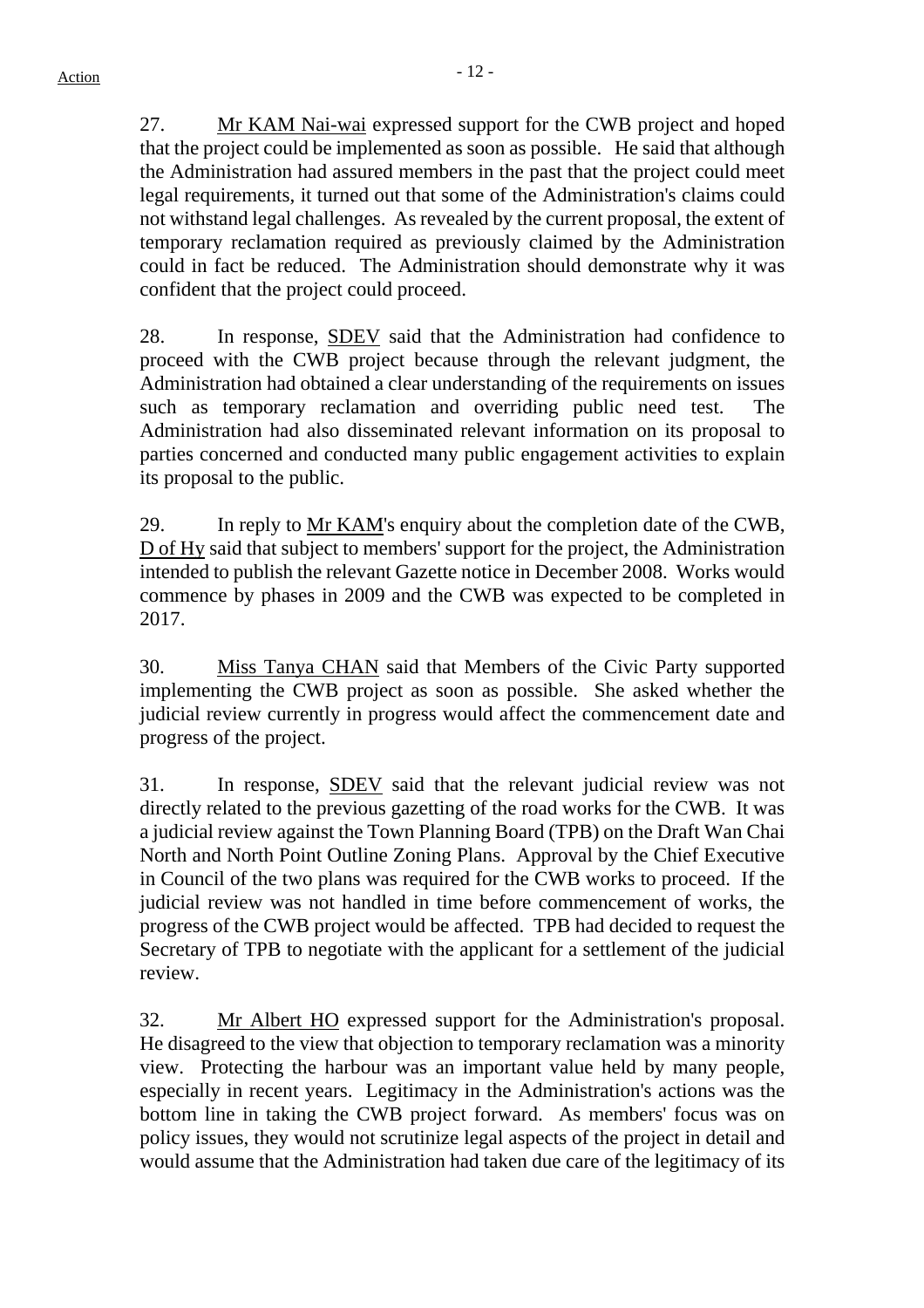actions. As such, the Administration should assure members that the extent of temporary reclamation currently proposed was indeed the minimum. Nevertheless, he would not blame the Administration of making the wrong judgment in the incident because given that it did not previously envisage that temporary reclamation was reclamation, the need to meet the overriding public need test could have been overlooked. The Administration should have communicated with concern groups earlier and should continue to do so.

33. Ms Cyd HO said that she did not support the CWB project because more roads would lead to more vehicles, but she welcomed that the tunnel option was adopted instead of the flyover option. She asked whether the Administration's policy objective in considering whether to carry out reclamation was to protect the view from harbourfornt areas towards the harbour or avoid structural changes to the marine ecology.

34. In response, SDEV said that the tunnel option had always been the preferred option for constructing the CWB and this was re-affirmed by the latest review. In ensuring that the temporary reclamation would meet the overriding public need test, the Administration had to take into consideration all relevant economic, environmental and social implications. The Project Manager (Hong Kong Island & Islands), Civil Engineering and Development Department (PM(HK&I)) added that the temporary reclamation for constructing the CWB would not have any major impact on the marine ecology. The odour nuisance of the CBTS would even be improved after removing the sludge on the sea-bed during the temporary reclamation process.

## Traffic issues

35. Mr Albert CHAN said that CWB had been on the drawing board for over 10 years and past discussions were mainly related to the extent of reclamation and the need to alleviate traffic congestion. On the one hand, the Transport and Housing Bureau was slow in considering the buying-out of the Western Harbour Crossing by the Government to rationalize the usage of the cross-harbour tunnels. On the other hand, the Development Bureau was eager in implementing the CWB. This gave him an impression that the Administration lacked coordination on the issue. He expressed concern about whether the extent of reclamation proposed was the minimum.

36. In response, SDEV said that the Administration's paper was jointly prepared by two bureaux and two departments with concerted efforts. The Deputy Secretary for Transport and Housing (DS/T&H) said that issues related to the rationalizing the traffic flows at the three cross harbour tunnels had been discussed in detail during the motion debate of the Council in the previous week. The Secretary for Transport and Housing had explained the Administration's stance on the subject matter during the debate. DS/T&H also said that even if the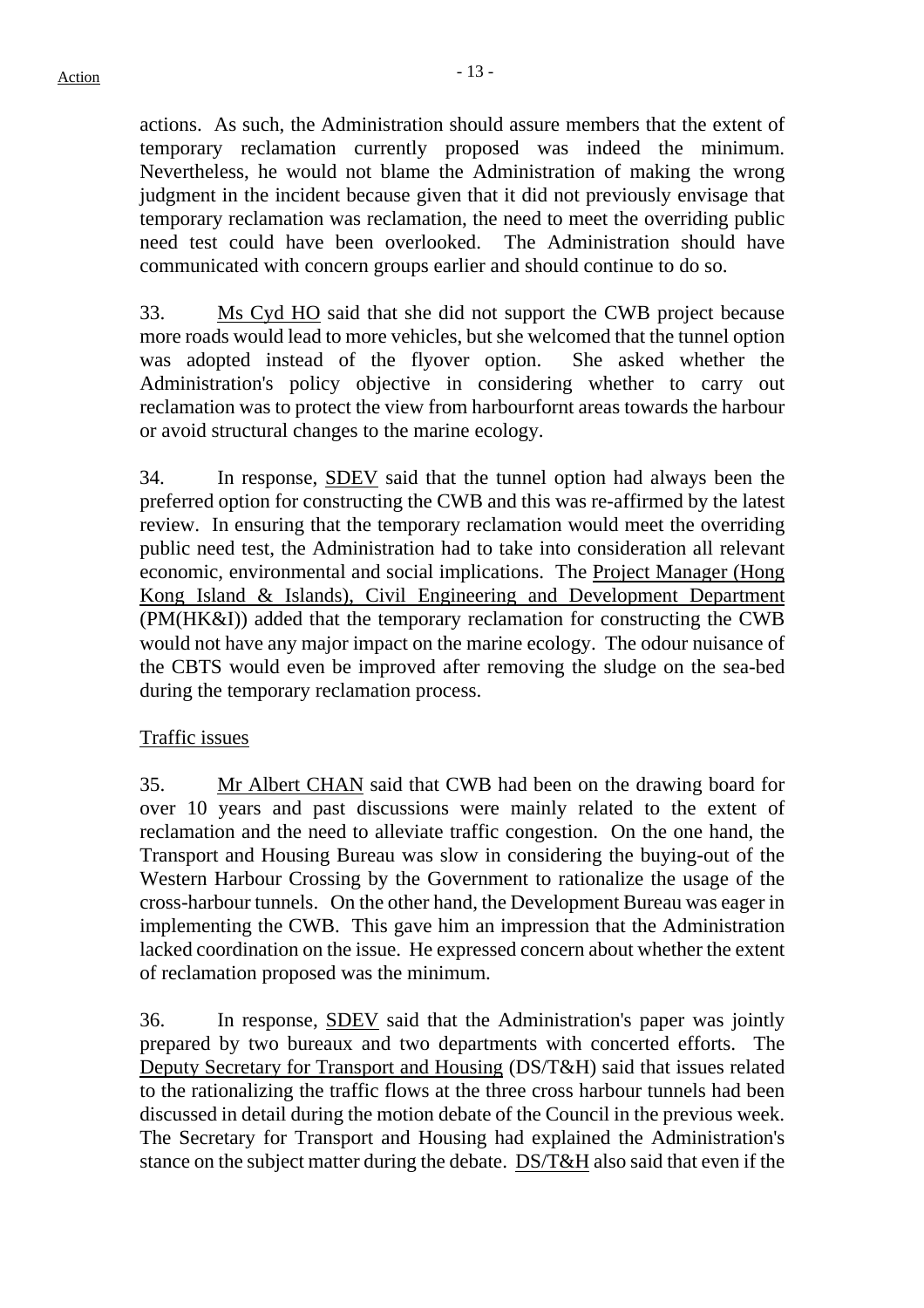buying-out proposal could be materialized, CWB was still needed to provide sufficient road connection for the tunnels. As regards the extent of reclamation, PM(HK&I) said that the Administration had considered various options for CWB and was confident that the extent of reclamation proposed was indeed the minimum required to meet the overriding public need.

37. Mr Albert HO was worried about induced traffic arising from the construction of more roads and asked whether there would be comprehensive traffic management measures after completion of CWB, including rationalizing the usage of the cross-harbour tunnels and managing the traffic passing through the Central Business District.

38. In response, DS/T&H shared the view that there should be comprehensive traffic management measures, especially for the Central Business District. The commissioning of CWB would facilitate the implementation of such measures. The Administration would continue to consider traffic management measures in various districts.

39. Ms Cyd HO considered that there should be comprehensive traffic planning and enhancement of the mass transit railway system. She asked whether the Administration would pledge that CWB was the last trunk road to be constructed on the northern shore of Hong Kong Island.

40. In response, DS/T&H said that CWB could cater for traffic needs arising from increased population and new developments in the area at least up to 2020, by which time its volume to capacity ratio would only be 0.7. It was the last missing strategic link in the east-west direction and could alleviate traffic congestion along the northern shore of Hong Kong Island. As society would continue to develop, it was difficult to predict at present whether CWB would be the last trunk road on the northern shore of Hong Kong Island. The Administration would consult the public when there was a need for further roads.

41. Mr LEE Wing-tat expressed concern that there would be traffic congestion again before 2027 even after the completion of CWB in 2017. As constructing more roads could never meet the demands from increasing traffic, he asked whether the Administration would draw reference from London's experience and implement traffic management measures in parallel, such as restricting certain vehicles from passing through the central business district. CWB could serve as an alternative route for implementing electronic road pricing.

42. The Assistant Commissioner for Transport said that the Transport Department had been studying the effectiveness of electronic road pricing. The circumstances in London and Hong Kong were quite different. In London, private vehicles constituted 51% of the traffic flow passing through downtown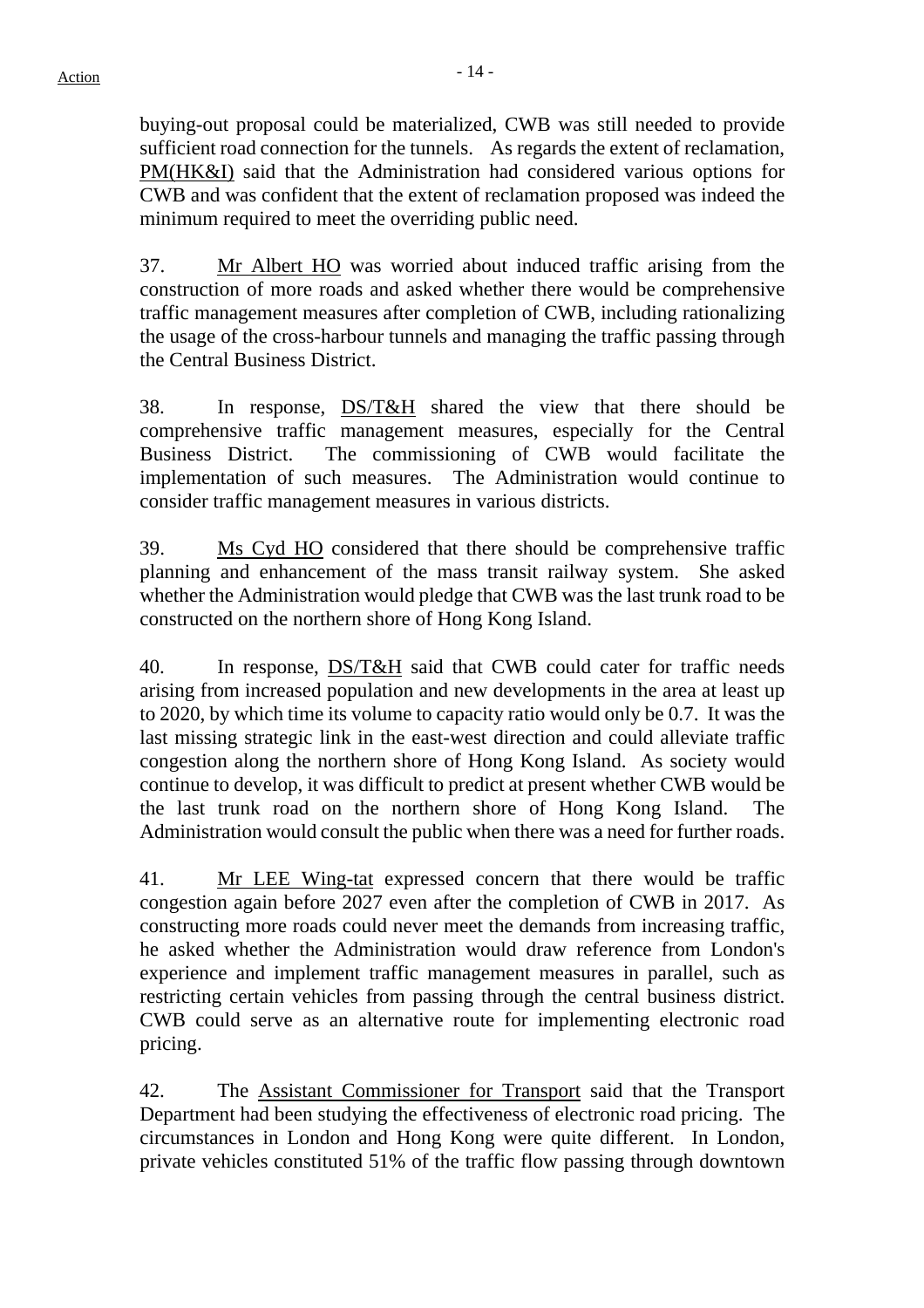areas, whereas the corresponding figure for Hong Kong was 38%. In Hong Kong, 90% of the passenger trips in downtown areas were generated by public transport. The corresponding figure for London was only 50%. Therefore, London's experience in implementing electronic road pricing might not be applicable to Hong Kong.

# Creating job opportunities

Admin 43. Ms Emily LAU thanked the Administration for making arrangements for the site visit to the Frontier Closed Area on 15 November 2008 and welcomed the idea of conducting a harbour tour. She was pleased to note that the CWB and CRIII projects would create some 10 000 job opportunities. However, she gathered that some local professionals were worried that many of those jobs would be taken up by non-local professionals admitted to work in Hong Kong. She asked whether this would be the case. If those worries were unwarranted, the Administration should provide figures to assure members that local professionals would benefit from the implementation of the proposed public works projects. In this regard, she requested the Administration to provide the respective numbers of local and non-local registered contractors awarded contracts for public works projects over the past three to five years, and the number of local and non-local professional staff the contractors had employed for the projects if available.

44. In response, SDEV said that Hong Kong had a reputation of providing equal opportunities for all parties. Non-local and local contractors often cooperated with one another in implementing public works projects. The Administration was mindful of the need to provide job opportunities for local workers and there were strict requirements for admitting non-local workers. When the number of works projects increased, the number of job opportunities for local workers would also increase. The Administration would provide the requested information as far as possible. D of Hy added that the Administration could not specify in tender documents for public works projects that local professionals must be employed because this would be in breach of the World Trade Organization Agreement on Government Procurement (WTO GPA). However, when assessing the tenders, additional marks would be awarded to contractors employing professionals with local experience.

45. Prof Patrick LAU considered it desirable if local contractors could be given an edge in the tender exercise for the CWB project. He asked which type of local contractors would be eligible to participate in the tender exercise for the construction of diaphragm walls.

46. In response, D of Hy said that many local contractors and consultancy firms had sufficient experience in constructing diaphragm walls. PM(HK&I) added that contractors on the Administration's lists of approved contractors for public works could participate in any tender exercise for the construction work.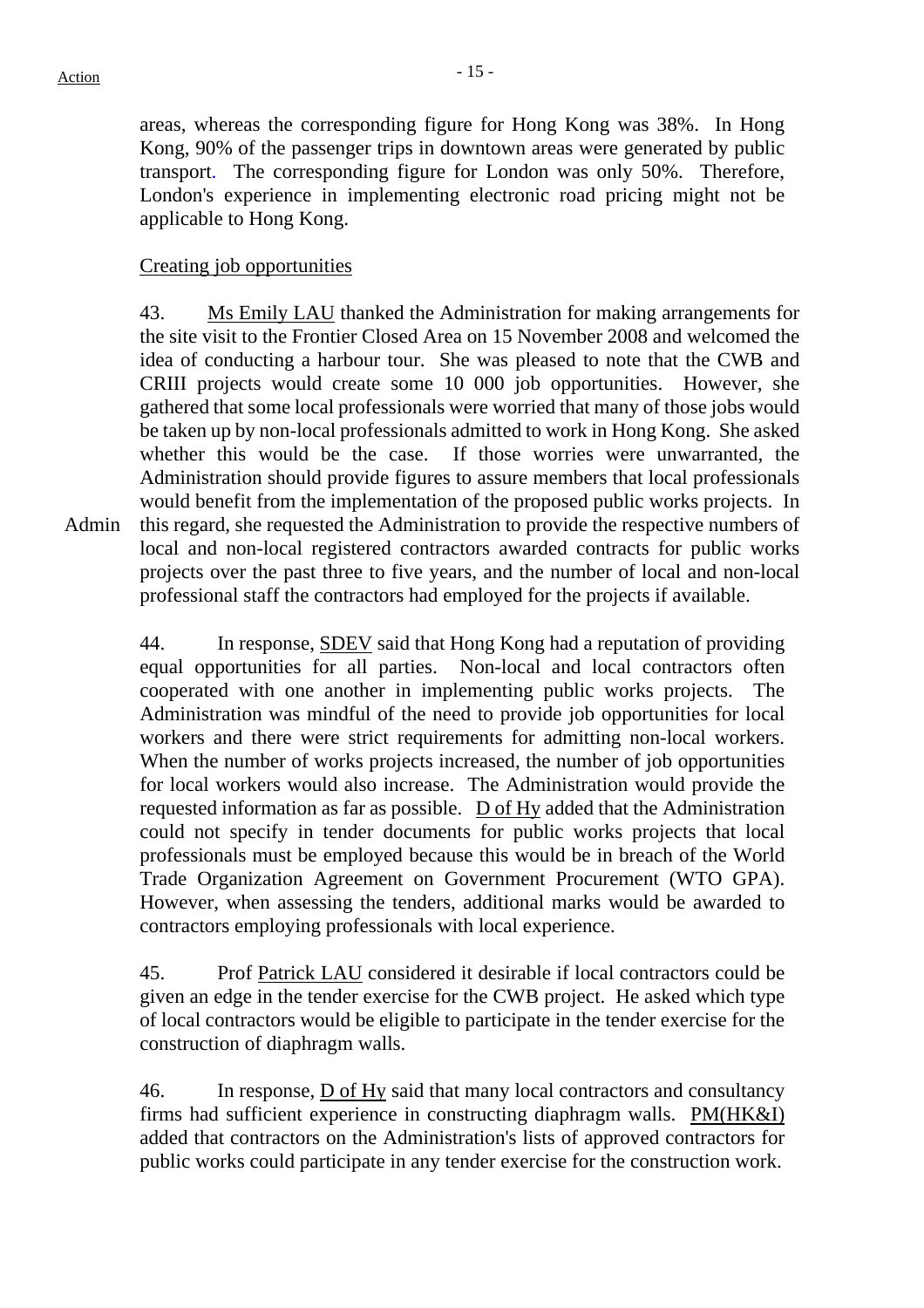Admin 47. Noting this, Prof Patrick LAU and Ms Emily LAU requested the Administration to provide the lists of approved local and non-local contractors for public works projects.

> 48. On tendering for public works projects, Ir Dr Raymond HO said that he heard that many companies of different scales had reservations on the need for the Government to continue to adhere to the WTO GPA. He urged the Administration to place emphasis on local experience and alleviating local unemployment instead of relying on brand names in assessing tenders.

> 49. Mr Albert HO asked whether it was possible to specify the use of locally manufactured pre-fabricated components in the tender document for the CWB project.

> 50. In response, SDEV said that for the Tamar Development Project, due to security reasons, the Government had specified in the tender document the use of locally manufactured pre-fabricated components and the performance of certain works procedures locally as an exceptional arrangement under the WTO GPA. The Administration would not be able to keep up with the current trend if it insisted on using these arrangements under other circumstances. The arrangements might affect the standards of the works and would not be cost-effective.

## Other comments

51. Mr WONG Yung-kan expressed support for the Administration's proposal and said that the Administration had spent a lot of efforts on the project, including conducting consultation with users of affected vessels. As some 300 vessels would be affected, he urged the Administration to pay attention to the safety of those vessels in implementing the reprovisioning arrangements. As regards the ecology of the harbour, he urged the Administration to clear all the sea mud in CBTS. On construction works, he asked whether settlement problems like those occurring recently in Hangzhou would occur in Hong Kong.

52. In response, D of Hy shared the view that due attention should be given to the safety of the affected vessels. The Administration would arrange professionals to inspect the affected vessels before implementing the reprovisioning arrangements and strengthening works for those vessels would be carried out if necessary. As Hong Kong had ample experience in constructing diaphragm walls and veteran contractors would be engaged, settlement problems would unlikely occur during the construction works. The Administration would conduct sea mud clearing works within the whole CBTS.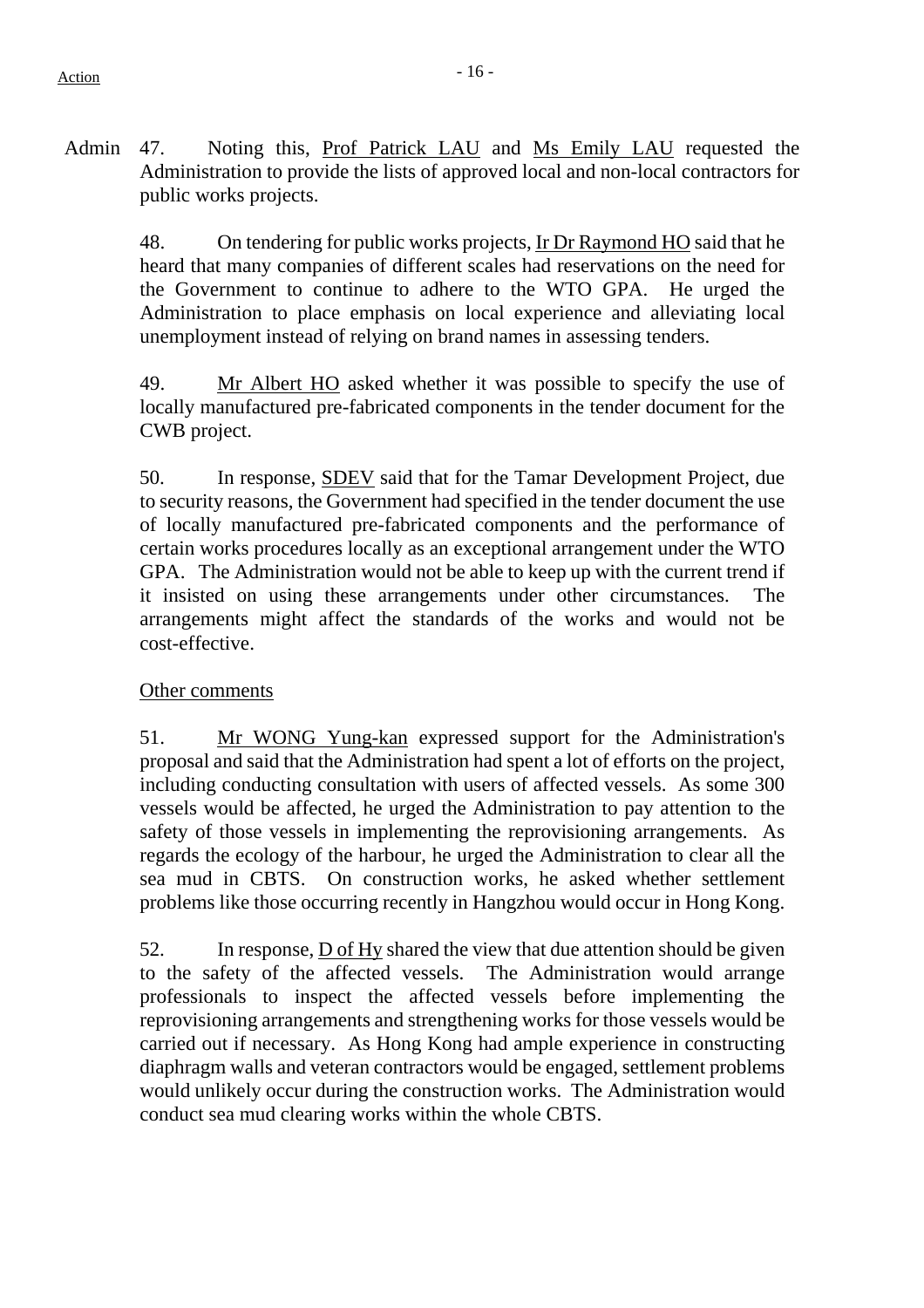| VI | 7343CL -- Central Reclamation Phase III -- engineering works         |
|----|----------------------------------------------------------------------|
|    | $(LC$ Paper No. $CB(1)232/08-09(08)$ -- Administration's paper<br>on |
|    | 7343CL --<br>Central                                                 |
|    | Reclamation Phase III --                                             |
|    | engineering works                                                    |
|    | LC Paper No. CB(1)232/08-09(09) -- Paper on Central Reclamation      |
|    | Phase III prepared by the                                            |
|    | Legislative<br>Council                                               |
|    | Secretariat<br>(Background                                           |
|    | brief)                                                               |

53. SDEV said that the first part of the Administration's proposal was related to the implementation of Protection Works at the Central Reclamation Phase III (CRIII) in order to remove constraints to the development of the new Central harbourfront in light of delays to the implementation programme of the Central-Wan Chai Bypass (CWB) and Island Eastern Corridor Link. The second part of the proposal was related to the increase in the approved project estimate (APE). The increase in the APE was due to the implementation of the Protection Works as well as the higher-than-expected price fluctuation payment, the justifications for which were similar to those for the increases in APE for two batches of projects considered and endorsed by the Public Works Subcommittee recently.

54. PM(HK&I) delivered a Powerpoint presentation to brief members on the Protection Works.

> (*Post-meeting note*: The soft copy of the presentation notes (LC Paper No. CB(1)302/08-09(02)) was subsequently issued to members on 26 November 2008.)

The Protection Works and the Central-Wan Chai Bypass

55. Mr LEE Wing-tat, Mr KAM Nai-wai and Mr Albert CHAN asked whether implementing the Protection Works would lower the construction cost of the CWB in future. Mr KAM Nai-wai further asked whether the Protection Works constituted a part of the construction works of the CWB and sought clarification on the relationship between these two works projects. He was worried that the Administration would face legal challenge if the Protection Works were preliminary works for the CWB. While expressing support for the Administration's proposal, he sought assurance from the Administration that the Protection Works were legally in order.

56. In response, PM(HK&I) explained that the Protection Works were not advanced works for the CWB project, but the vertical diaphragm walls of the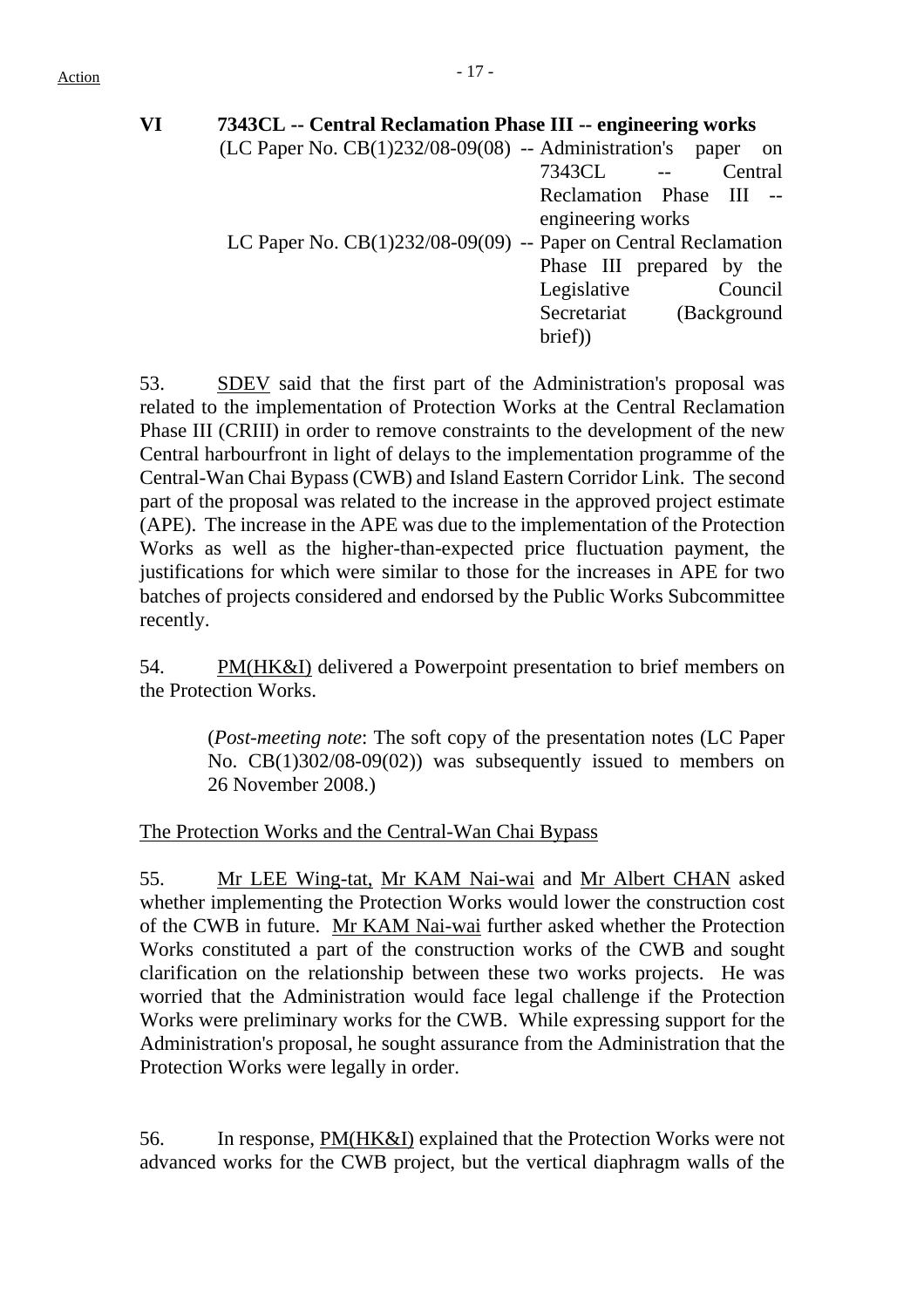Protection Works could be reused as permanent works for supporting the future CWB tunnel structure. The Administration had sought legal advice on the matter, and it had been clarified that the Protection Works did not fall under the ambit of the Roads (Works, Use and Compensation) Ordinance (Cap. 370). The vertical diaphragm walls, which accounted for some 70% of the construction costs of the Protection Works, could be reused as permanent works when constructing the CWB at a later stage, and thus the costs of the diaphragm walls could be offset by the corresponding savings in the future CWB project. However, extra costs were required for constructing the top slab under the Protection Works. Therefore, the overall costs of constructing the CWB, taking into account the costs of the Protection Works and the future CWB project costs, would not be reduced. Implementing the Protection Works would however remove constraints to the development of the new Central harbourfront and avoid disturbance to the works yet to be constructed under the CRIII project because it would dispense with the need for digging up the reclaimed land in future when constructing the CWB.

57. SDEV added that the Protection Works would enable the public to enjoy a vibrant new Central harbourfront earlier. The risks of the Protection Works being subject to legal challenge should be relatively low. The Protection Works would become abortive works only if the CWB could not be constructed due to whatever reasons. It was after thorough consideration of the relevant efficiency and risk factors that the Administration decided to carry out the Protection Works.

58. Ms Emily LAU was worried that if the construction of the CWB could not proceed, the Protection Works, which require huge costs, would be wasted. She sought explanation on the consequences of not implementing the Protection Works.

59. Expressing a similar concern, Mr Alan LEONG also requested the Administration to explain the complications that would arise if the Protection Works were not implemented. He asked whether it was possible to implement Protection Works for individual affected facilities instead of the CWB.

60. On consideration of the need to minimize abortive works in the extreme case that the construction of the CWB could not proceed, Mr James TO enquired about the possibility of and the associated costs required for implementing Protection Works for individual sections of the CWB instead of its whole length within CRIII. He also enquired whether there was any flexibility in the design of the Protection Works to cater for future changes in the circumstances surrounding the construction of the CWB.

61. In response, PM(HK&I) explained that the Trunk Road, i.e. CWB and Island Easter Corridor Link, started from Rumsey Street in the west to the Island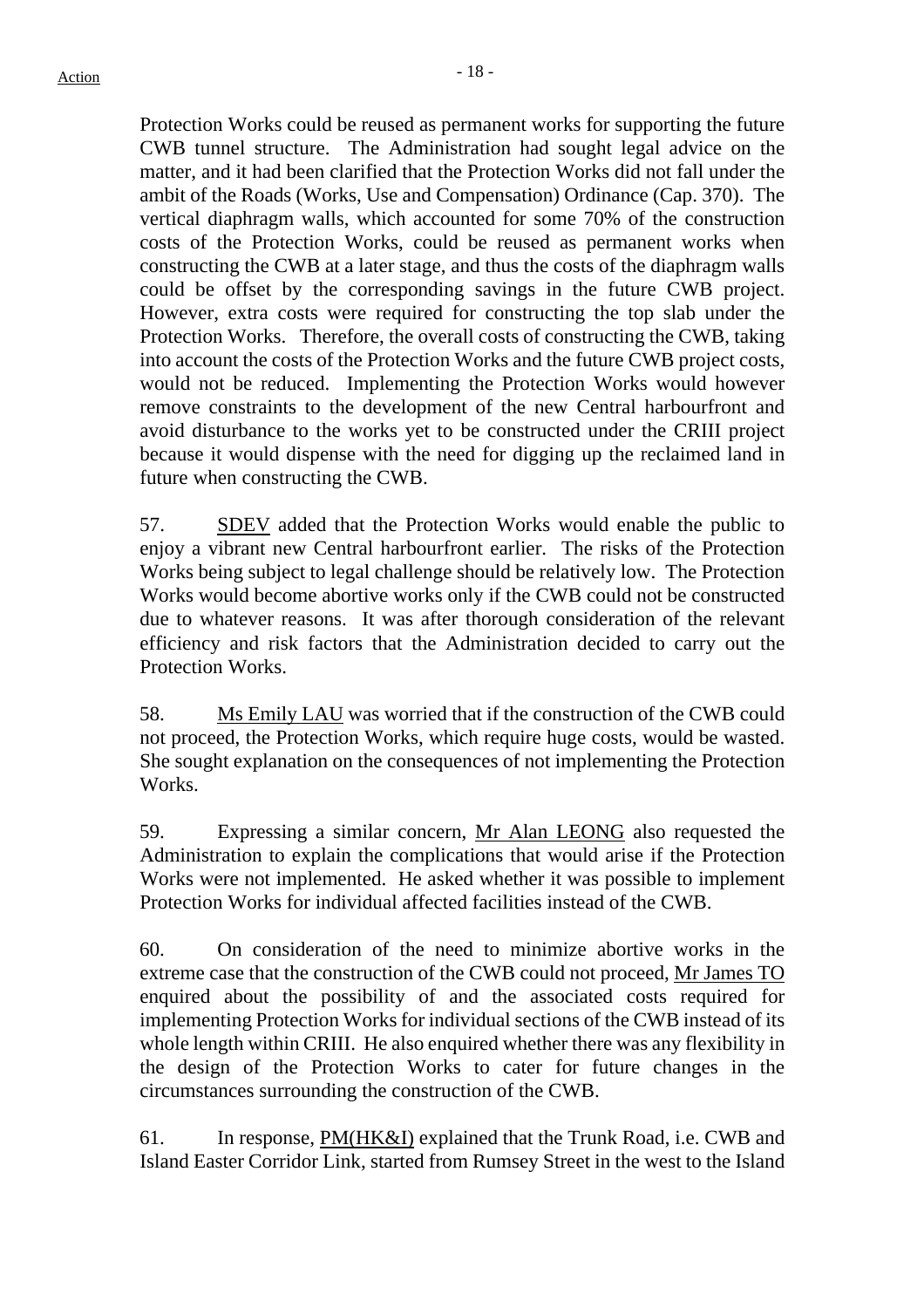Eastern Corridor Link in the east, passing under the CRIII, the existing water channel at the Hong Kong Convention and Exhibition Centre, the ex-Wan Chai Public Cargo Working Area and the CBTS. The temporary reclamation near the CBTS was the subject matter of the relevant judicial review. Whilst the originally proposed temporary breakwater to the north of the CBTS was no longer required, the Administration was of the view that the extent of temporary reclamation currently proposed could meet the overriding public needs test. He added that the Administration had further conducted public consultation activities with various stakeholders during the past few months and there were a lot of views supporting the implementation of the CWB as soon as possible. The risk of not proceeding with the CWB was therefore minimal. If the Protection Works were not implemented, the presence of underground utilities and structures yet to be constructed in CRIII would constrain the construction of the CWB in future. Part of the utilities and structures might have to be removed temporarily, resulting in disruption to the public. Road sections above the CWB would also need to be dug up, necessitating traffic diversions and causing possible adverse effects on the traffic. Without the Protection Works, most of the reclaimed land and affected road sections within CRIII would have to be dug up. As such, implementing Protection Works along the whole length of the CWB within CRIII would be a better option by providing a safe working environment for constructing the CWB entirely underground in future without affecting the overlying roads, facilities and services.

62. As regards Mr James TO's enquiry about the costs required for implementing Protection Works for individual sections of the CWB instead of its whole length within CRIII, PM(HK&I) said that the costs of the Protection Works for the whole length of the CWB within CRIII should not be compared with those for the Protection Works for individual sections of the CWB because the former offered protection for the entire reclamation. If authorisation for the CWB could be obtained earlier than envisaged, it might be possible to revert to constructing the CWB without constructing the top slab of the Protection Works because the construction sequence for the Protections Works would dictate building the vertical diaphragm walls first. However, whether this would be feasible and advisable would depend on the timing of authorisation and funding approval for the CWB project and it could only be considered by then after taking into consideration all relevant factors including the expected timing for developing the new harbourfront. The Administration would therefore consider maintaining as far as practicable flexibility in the implementation of the Protection Works.

63. Mr IP Kwok-him said that the four District Councils of Hong Kong Island supported the construction of the CWB as soon as possible. The community did not wish to have endless disputes on the project. He expressed support for the Administration's proposal because the Protection Works and the construction works for the CWB were inter-related, and the former would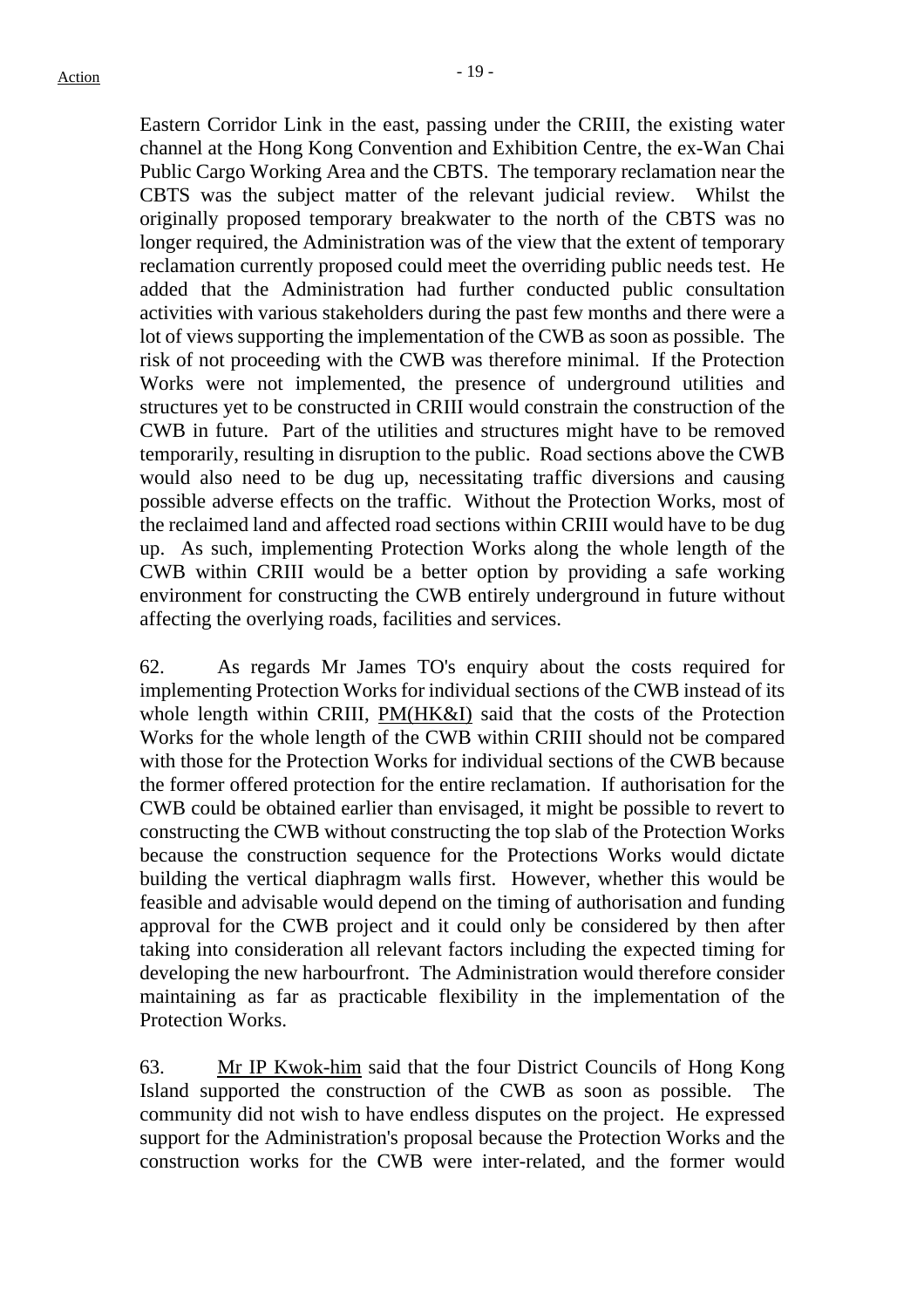facilitate the latter. He added that legal challenges could help clarify the legality of constructing the CWB and achieve a consensus in society on the need for the CWB. Noting that the increase in approved project estimate required was \$2.2 billion, he enquired about the additional costs required for the top slab and the time that could be saved in completing the CWB as a result of implementing the Protection Works.

64. In response, PM(HK&I) said that the costs of the diaphragm walls, and the top slab and other structures, were some \$1.1 and \$0.5 billion respectively. Thus in very rough terms, \$0.5 billion was the additional cost required. About \$0.1 billion would be required for the associated supervision and environmental monitoring and auditing expenses, giving a total of \$1.7 billion for the Protection Works. The provision for price adjustment was nearly \$1.0 billion. These additional costs were partly offset by some \$0.5 billion due to lower-than-expected tender outturn prices and drawdown from Contingencies, resulting in a net increase in APE of \$2.2 billion. Implementing the Protection Works would have no significant effect on the completion date of the CWB, which was expected to be in 2017, because the longest time would be for completing the section of the CWB at the CBTS location.

Admin 65. Mr Albert CHAN said that the percentage increase in APE was substantial. Although the Administration was confident that the project could proceed, it should be prudent so as to minimize the possibility of abortive works. He doubted whether the required increase in APE was attributed to many factors given the long time span and wide scope of the CRIII project, and asked whether there had been changes in the design of the project giving rise to extra costs. He thus considered that the Administration should provide more detailed explanation for and breakdown of the additional costs required for the project so as to provide a clear overall picture. As regards the 10 major infrastructure projects announced by the Chief Executive in the 2007-2008 Policy Address, he suggested that the Administration should provide implementation details in a manner similar to practice adopted for the Airport Core Programme projects so as to facilitate monitoring.

> 66. In response, SDEV said that the required increase in APE of \$2.2 billion was a net figure which was the result of three factors, two of which would increase the project cost and one would reduce it. The Protection Works and provision for price adjustment due to escalating construction and labour costs over the past few years necessitated an increase in the APE. She clarified that the increase was not due to any changes in the design of the CRIII project. She undertook to provide more detailed information on the cost increases before the funding proposal was submitted to the Public Works Subcommittee.

> 67. Ir Dr Raymond HO expressed support for the Administration's proposal because the Protection Works would enable the construction of the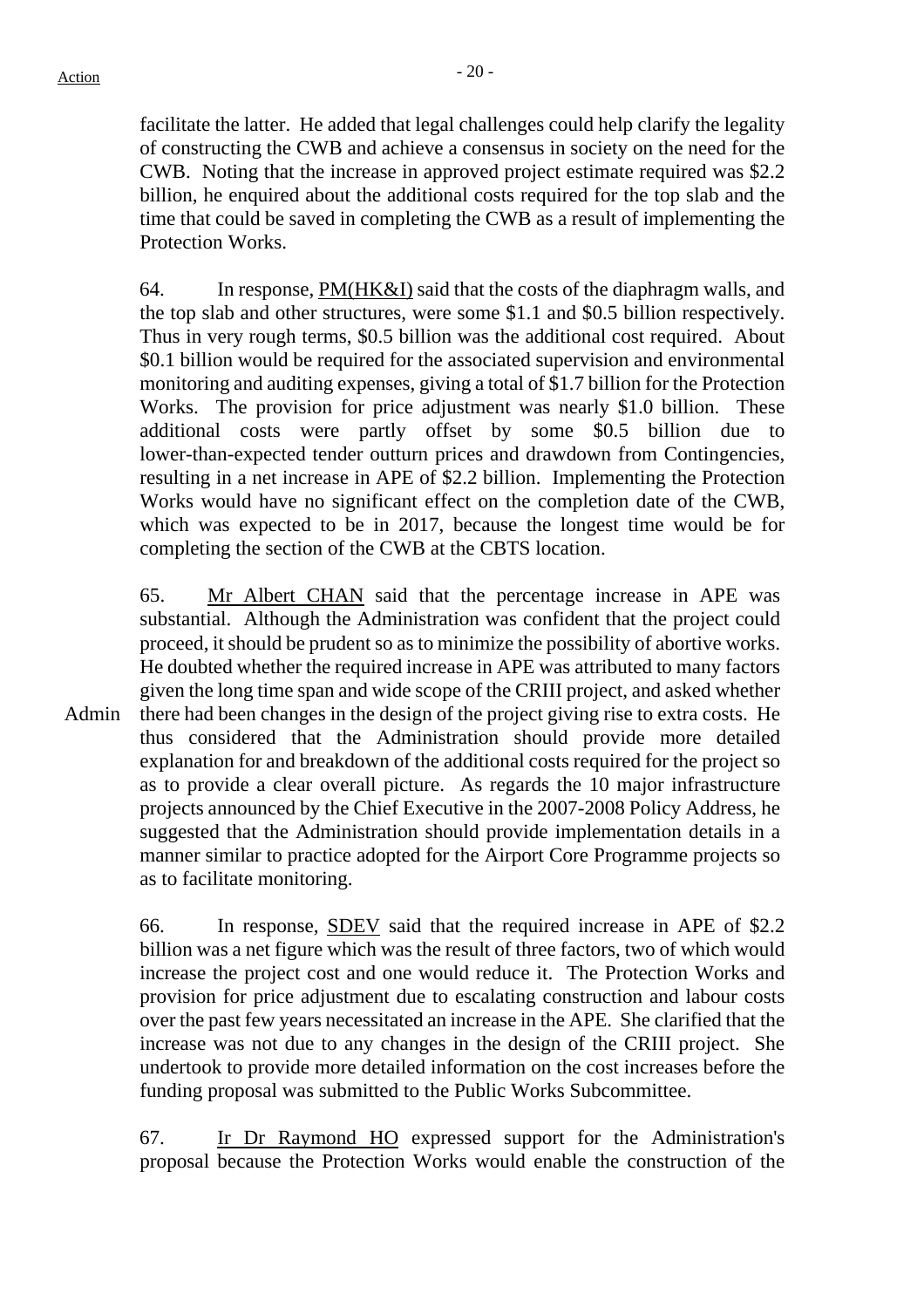promenade along the new Central harbourfront to proceed two years earlier and it could also avoid the digging up of completed road sections in future. The funds for implementing the Protection Works would not be wasted. He commended the Administration for its foresight and said that the Administration had provided a clear explanation on the Protection Works, the concept of which was not easy to understand.

#### The new Central harbourfront

68. Mr LEE Wing-tat considered that the Administration should not only focus on grand projects. He complained that works projects of a smaller scale requiring lower costs, such as constructing a continuous waterfront promenade along the northern shore of Hong Kong Island, were not implemented promptly.

69. In response, SDEV said that creating a continuous waterfront promenade along the Victoria Harbour was a common aspiration of Hong Kong people, and the Administration would make use of every opportunity to carry out such enhancement works, even if the promenade to be constructed could only be 200 metres in length or temporary in nature. Nevertheless, existing facilities and private developments located at harbourfront sites posed difficulties for such enhancement works. The Administration had to discuss with Members on how to overcome those difficulties, and thus welcomed the Panel's decision to set up a subcommittee on harbourfront planning. In this connection, she offered to arrange a round-the-harbour tour for Members to better understand the opportunities and constraints for construction of harbourfront promenades. She added that not all members of the public supported relocating existing facilities at harbourfront sites, such as the Cha Kwo Ling Public Cargo Working Area and Kwun Tong Public Cargo Working Area, because that would affect the employment and livelihood of those working in the trade.

70. Ms Cyd HO said that although the Administration had conducted a lot of consultation activities, there was still a possibility that it had to face legal challenge. As regards the new Central harbourfront, she considered that the site between Central Piers Number 9 and Number 10 was not an ideal place for the reassembly of the Queen's Pier because the frequent boarding and unboarding activities of vessels would deprive the Queen's Pier of a relaxing atmosphere. She also expressed concern about the area of and pedestrian accessibility to that site and enquired about the progress of the consultation on the reassembly of the Queen's Pier. She urged the Administration to adopt an open attitude on the matter. She also enquired about the locations of the proposed commercial developments near II International Finance Centre.

71. Mr Abraham SHEK expressed support for the Administration's proposal because it was a worthwhile investment for the benefit of Hong Kong. He shared the view that there should be a continuous waterfront promenade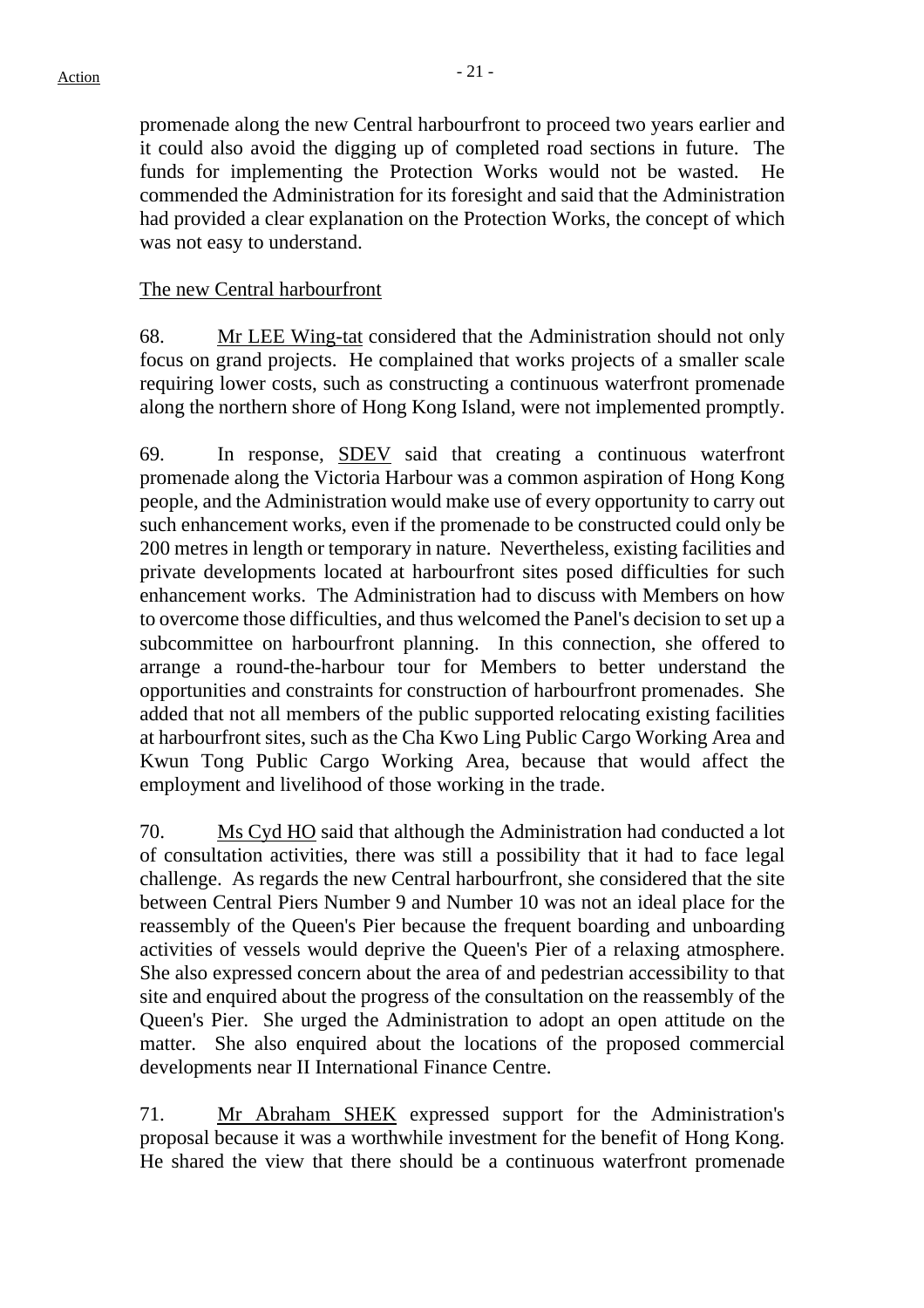along the northern shore of Hong Kong Island. He had previously raised objection to constructing a 30-storey office building near II International Finance Centre because this would hinder the creation of a continuous waterfront promenade. He considered that the site should be used for constructing a park for public enjoyment.

72. In response, SDEV said that the Panel on Development had discussed the Stage 2 Public Engagement of the Urban Design Study for the New Central Harbourfront in the last legislative session. The Administration had already indicated its plan to brief Members on the results of the Stage 2 Public Engagement, which would cover the planning issues related to the commercial developments near Two International Finance Centre. As the Panel had decided to set up a subcommittee on harbourfront planning, she believed that the subcommittee would provide a good forum for detailed discussion of the subject matter.

73. Prof Patrick LAU expressed support for the proposed Protection Works because the works would enable early release of the reclaimed land for harbourfront development. He enquired about the completion date of the development of the new Central harbourfront and asked whether the works could be expedited. He also enquired about the completion date of Road P2 and expressed concern about the alignment of Road P2 because it would hinder the in-situ reassembly of the Queen's Pier.

74. In response, SDEV said that without the Protection Works, the development of the new Central harbourfront could not commence before mid-2013. As the Protection Works were expected to be completed by mid-2011, the land for development of the new Central harbourfront would be made available two years earlier. As regards Road P2, its alignment had already been approved and it would only be altered if there was overwhelming community support for reassembling the Queen's Pier in-situ. PM(HK&I) said that the Administration would strive to complete the western section of Road P2, which would not be affected by the Protection Works, by the end of 2009 or early 2010. Funds had already been set aside for Road P2 under the APE for the CRIII project and the funds being sought for the Protection Works had no connection with the construction of Road P2.

75. Mr Alan LEONG asked whether the alignment of the diaphragm walls would constraint the extent for alterations to the alignment of Road P2 if the Queen's Pier was reassembled in-situ.

76. In response, PM(HK&I) explained that as the Protection Works would be carried out underground, no constraints on the alignment of Road P2 would be imposed as long as the Protection Works at the overlapping section with Road P2 were completed first. SDEV added that the analysis was based on the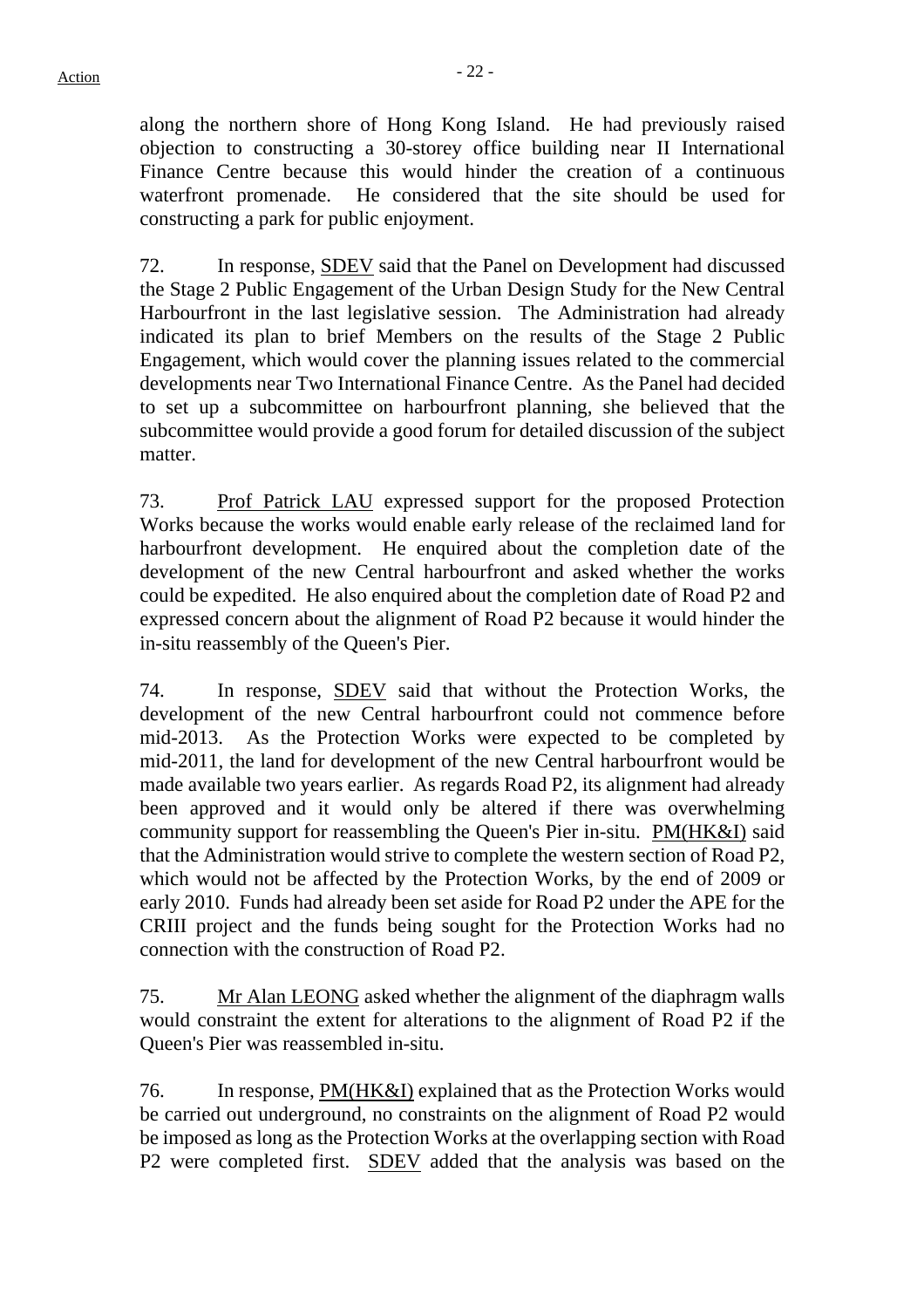$Action$ 

assumption that the structure of the Queen's Pier were to be reassembled in-situ without re-instating its functions as a pier in the form of an inner harbour, for which many technical issues would have to be addressed.

# **VII Measures to prevent new developments from creating a wall effect and reduce development intensity in developed areas**

| $(LC$ Paper No. $CB(1)232/08-09(10)$ -- Administration's paper     | on                           |
|--------------------------------------------------------------------|------------------------------|
|                                                                    | measures to prevent new      |
|                                                                    | developments from creating a |
|                                                                    | wall effect and reduce       |
|                                                                    | development intensity in     |
|                                                                    | developed areas              |
| LC Paper No. $CB(1)232/08-09(11)$ -- Paper on the "wall effect" of |                              |
|                                                                    | developments and measures    |
|                                                                    | control development<br>to    |
|                                                                    | intensity prepared by the    |
|                                                                    | Legislative<br>Council       |
|                                                                    | Secretariat (Background      |
|                                                                    | brief)                       |

77. Mr Steve YIU, Head of Town Planning, MTR Corporation Limited delivered a Powerpoint presentation to brief members on the review of the property developments at the West Rail Nam Cheong and Yuen Long Stations, the proposed revised schemes, and various enhancement measures such as reducing development intensity, introducing open plazas and improving air ventilation and visual permeability.

> (*Post-meeting note*: The soft copy of the presentation notes (LC Paper No. CB(1)302/08-09(03)) was subsequently issued to members on 26 November 2008.)

78. SDEV said that the MTR Corporation Limited was acting as the agent of the Government for the two development projects and she thanked the company for its hard work in revising and enhancing the two schemes.

79. Mr LEE Wing-tat said that the two revised schemes had responded to the aspirations of the public. He urged the Administration to review the developments at the West Rail Tsuen Wan West Station and other similar developments as well. With increasing high-rise developments in Tsuen Wan, he believed that reducing the development intensity in the area was a consensus of the public.

80. In response, SDEV said that in proposing the two revised schemes, the Administration had already conducted an internal assessment and it had no plan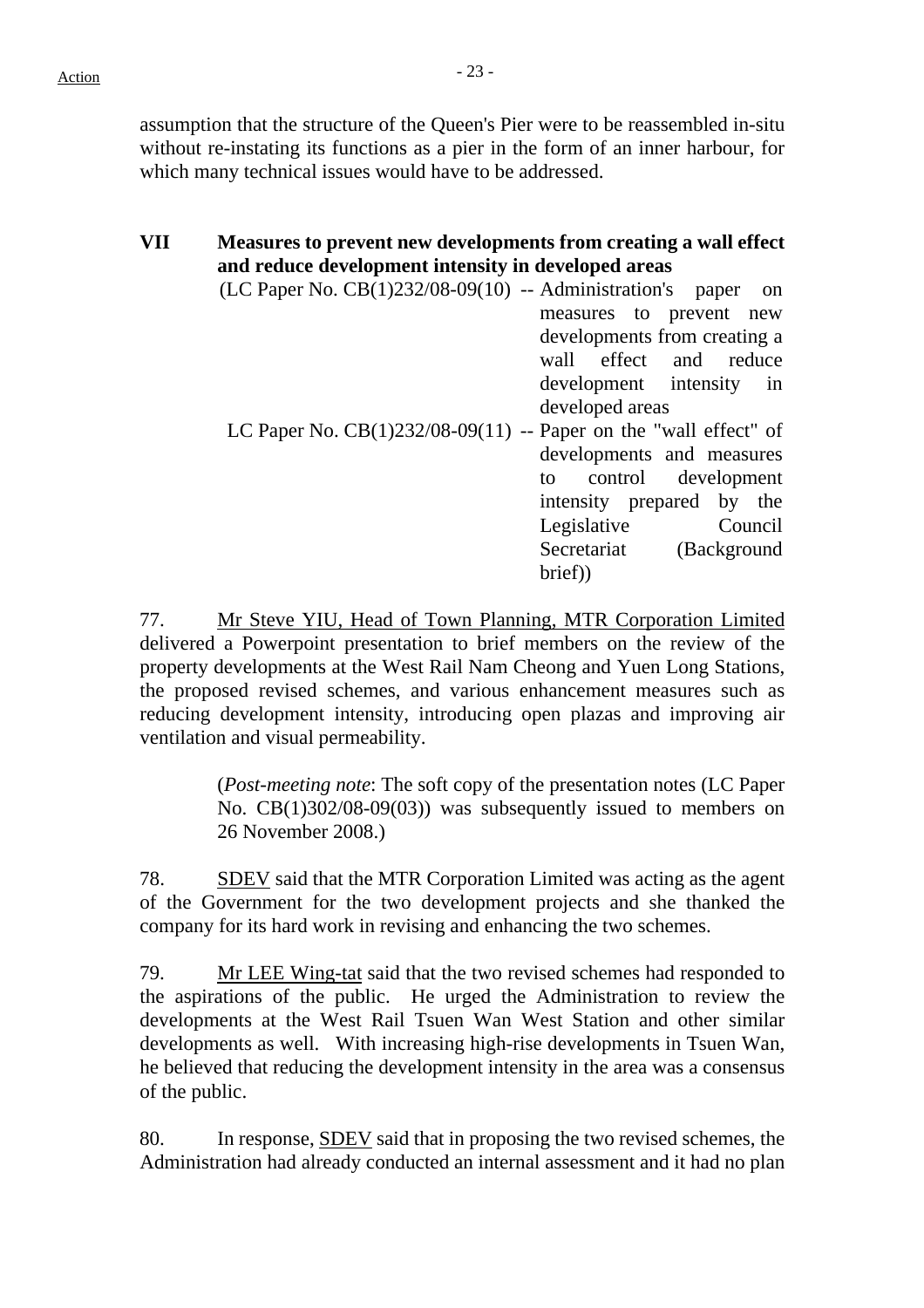to revise the schemes of property developments at other railway stations. Nevertheless, she noted the public's concerns and said that the hotel development at the West Rail Tsuen Wan West Station was being reviewed. As property developments at railway stations offered a steady housing supply, the Administration had no plan to reduce the development intensity of property developments at other railway stations. Otherwise, housing supply would be affected.

81. Miss Tanya CHAN said that the complainants of a relevant case being handled under the Redress System of the Legislative Council urged the Administration to release more information on the findings of the air ventilation assessment and daylight studies. She expressed concern about the accessibility to the open space on the podiums and the types of Government, Institution and Community facilities that would be provided, and whether the local community would be consulted on the facilities to be provided. She asked whether the development at Yuen Long Station would lead to settlement and affect the nearby walled village. She asked when the Administration would consult the residents of the two areas on the revised schemes.

82. In response, SDEV said that the subject of public facilities in private developments would be discussed at an upcoming meeting of the Panel. The Administration would consult various departments on the specific types of Government, Institution and Community facilities required to be provided in Yuen Long and the views of the local community would be taken into account. Mr Steve YIU said that further information on air ventilation assessment would be provided when consulting the relevant District Council and the local community. As regards settlement, the Permanent Secretary for Development (Planning and Lands) (PS(P&L)) said that the Buildings Department had taken this factor into consideration before approving the relevant building plans. The Administration would consult the relevant District Councils on the revised schemes and the exact timing would depend on the meeting schedules of those District Councils.

83. Mr James TO asked whether different options of the revised schemes had been put forward to the Administration for consideration during the review process and whether the Administration had set any bottom line on the government revenue or number of flats that would be reduced in reviewing the two property developments. He said that the scheme proposed by Green Sense for the development at Nam Cheong Station seemed to be a good one.

84. In response, SDEV said that the results of the review were not entirely based on scientific data because each development had its own characteristics. The Administration had conducted preliminary research and taken account of the views of local residents before arriving at the revised schemes. The Administration's revised schemes could not be compared with schemes proposed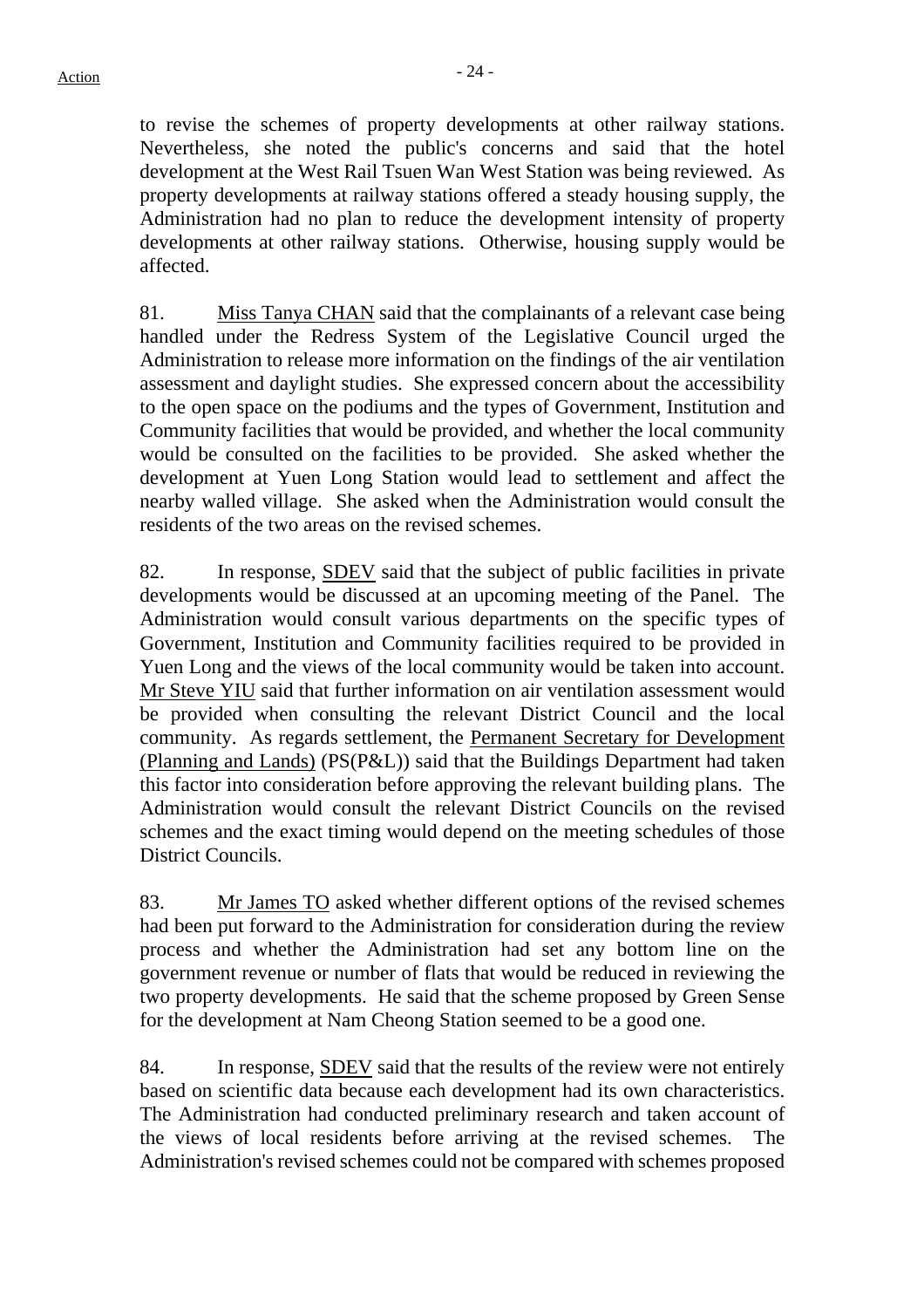by environmental groups because the Administration had to consider additional factors such as the effects on government revenue and housing supply and the locations of the piles that had already been put in place. Property developments at railway stations were one of the sources of affordable housing supply for the general public. The total gross floor areas of the developments at Nam Cheong Station, Yuen Long Station and Staunton Street and Hopewell Centre II had already been reduced by 18%, 15%, 45% and 31% respectively.

85. Ms Starry LEE declared that she was a member of TPB. She commended the Development Bureau for its efforts in tackling the relevant issues. On the two proposed revised schemes at Nam Cheong and Yuen Long Stations, she asked how the Administration would handle further views from the public. For the Nam Cheong Station property development, she asked whether the design of the podium could be refined to further enhance air ventilation. As some plans were approved by TPB years ago, she asked whether there was any mechanism to review those plans so as to meet current public aspirations.

86. In response, Mr Steve YIU explained that as the Nam Cheong Station was already in operation, further amending the design of the podium would require extensive alteration, thus seriously affecting the operation of the station. The podium bulk had already been reduced from 5-level to 3-level and setback had been introduced to enhance air ventilation. The wind performance in terms of velocity ratio at Fu Cheong Estate would improve by about 20% as compared with the approved scheme. The revised scheme was the most appropriate design under the existing constraints. PS(P&L) said that in adopting the revised schemes, amendments to the relevant master layout plans would be required. The Administration would consult the Sham Shui Po and Yuen Long District Councils within two to three months and seek approval from TPB under section 16 of the Town Planning Ordinance in the first quarter of 2009. The public could submit their views to TPB on the revised master layout plan within 3 weeks of the publication of the planning application. The Deputy Director of Planning/District (DD of Plan) added that the views of the District Councils and the public would be considered by TPB. Approved plans of private developments could not be changed unilaterally because the rule of law should be respected and contractual obligations should be honoured. For government sites on the Application List, even if TPB allowed a higher development intensity, the Administration would review each site, conduct air ventilation assessment, revise development parameters and impose additional restrictions where appropriate. The Administration had all along been making an effort to maintain development intensity at an optimal level.

87. Prof Patrick LAU considered that reducing the levels of the podiums and locating parking spaces underground were commendable measures. Nevertheless, he asked whether it was possible to plan the two developments afresh so as to bring about further enhancements. As regards imposing height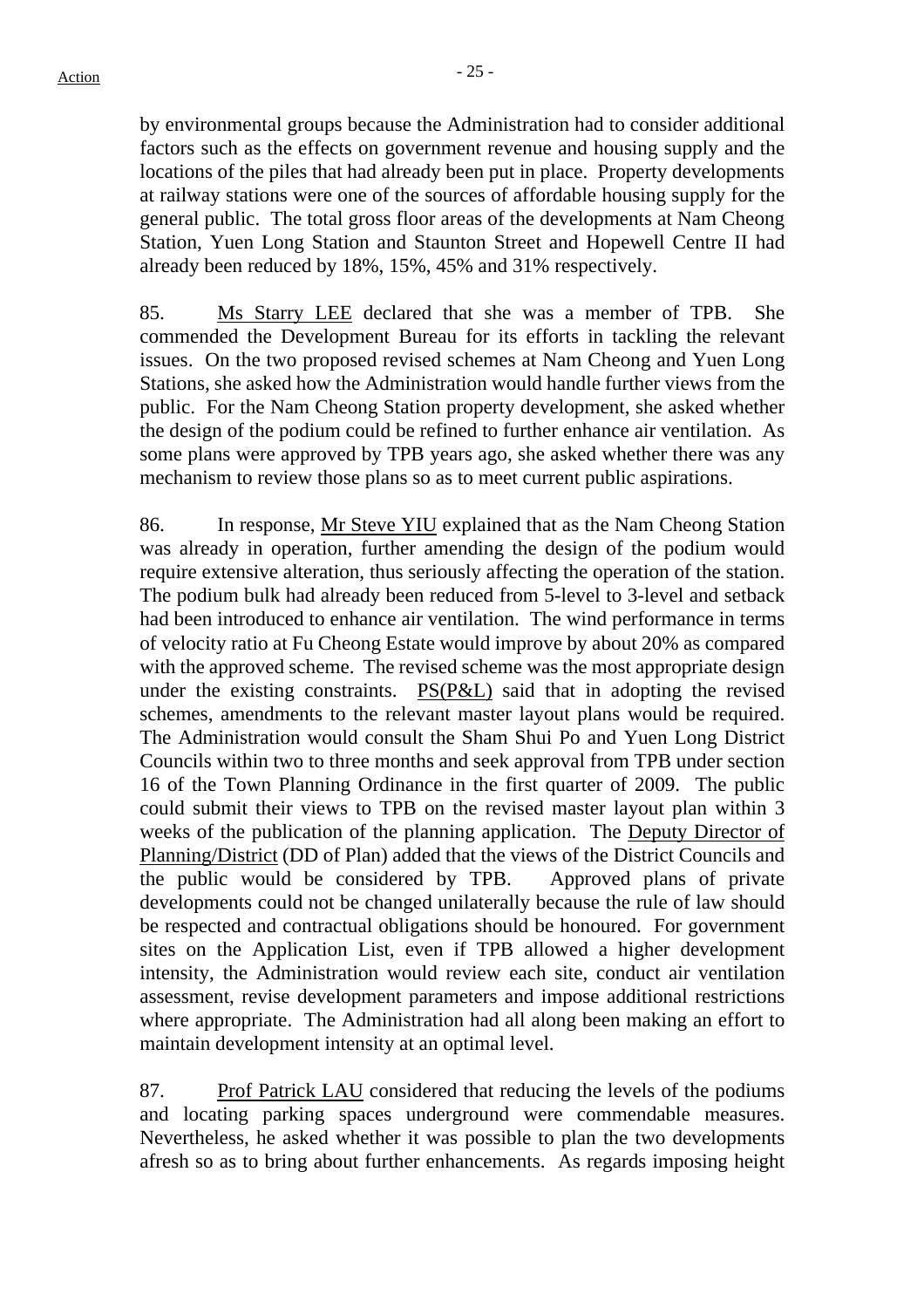restrictions, he said that he and the architectural sector were dissatisfied with the measure because it would limit the flexibility in the design process.

88. In response, SDEV said that there were various constraints in planning afresh, such as the effect on housing supply and the existing locations of the piles. In fact, apart from reducing the number of buildings, the design and layout of some of the flats had also been amended so as to bring about further enhancements. As regards imposing height restrictions, DD of Plan said that in drawing up the height restrictions for an area, due regard would be paid to the characteristics of the district/area in question, the attainable gross floor areas permitted under the Outline Zoning Plan, recommendation of air ventilation assessments, the Harbour Planning Principles, and the urban design considerations and principles as stipulated under the Urban Design Guidelines in the Hong Kong Planning Standards and Guidelines which had undergone extensive public consultation. The public would be consulted on the height restrictions during the plan-making process. Under the existing town planning mechanism,provision was made to allow minor relaxation of the height restrictions as well as applications for amendments to the height restrictions in Outline Zoning Plans to cater for design flexibility and specific site consideration.

89. Mr Frederick FUNG said that the Sham Shui Po District Council had been paying close attention to the property development at Nam Cheong Station. It was given an impression that the Financial Services and the Treasury Bureau had the final say on the scale of the development. He pointed out that the streets in Sham Shui Po had a grid layout and the development at Nam Cheong Station would block air ventilation along Tonkin Street, Yen Chow Street and Nam Cheong Street, which ran in the northeast-southwest direction. In this regard, the Administration should pledge that air ventilation along the three streets would not be affected by the said development. Although wind performance in terms of velocity ratio at Fu Cheong Estate would improve by about 20% compared with the approved scheme, air ventilation would have been much better without the development. While the height of Fu Cheong Estate was some 120 mPD, the maximum height of the buildings under the revised scheme was some 180 mPD. He considered that the maximum height should be reduced to 120 mPD or below. If the revised scheme was the finalized scheme to be adopted, it would be superfluous to conduct further consultation.

90. In response, SDEV said that in putting forward the revised scheme, while the views and aspirations of the local community were very relevant, the Administration had to take into account other wider considerations. Therefore, the Administration had a responsibility to explain the revised scheme to the Sham Shui Po District Council and the local community.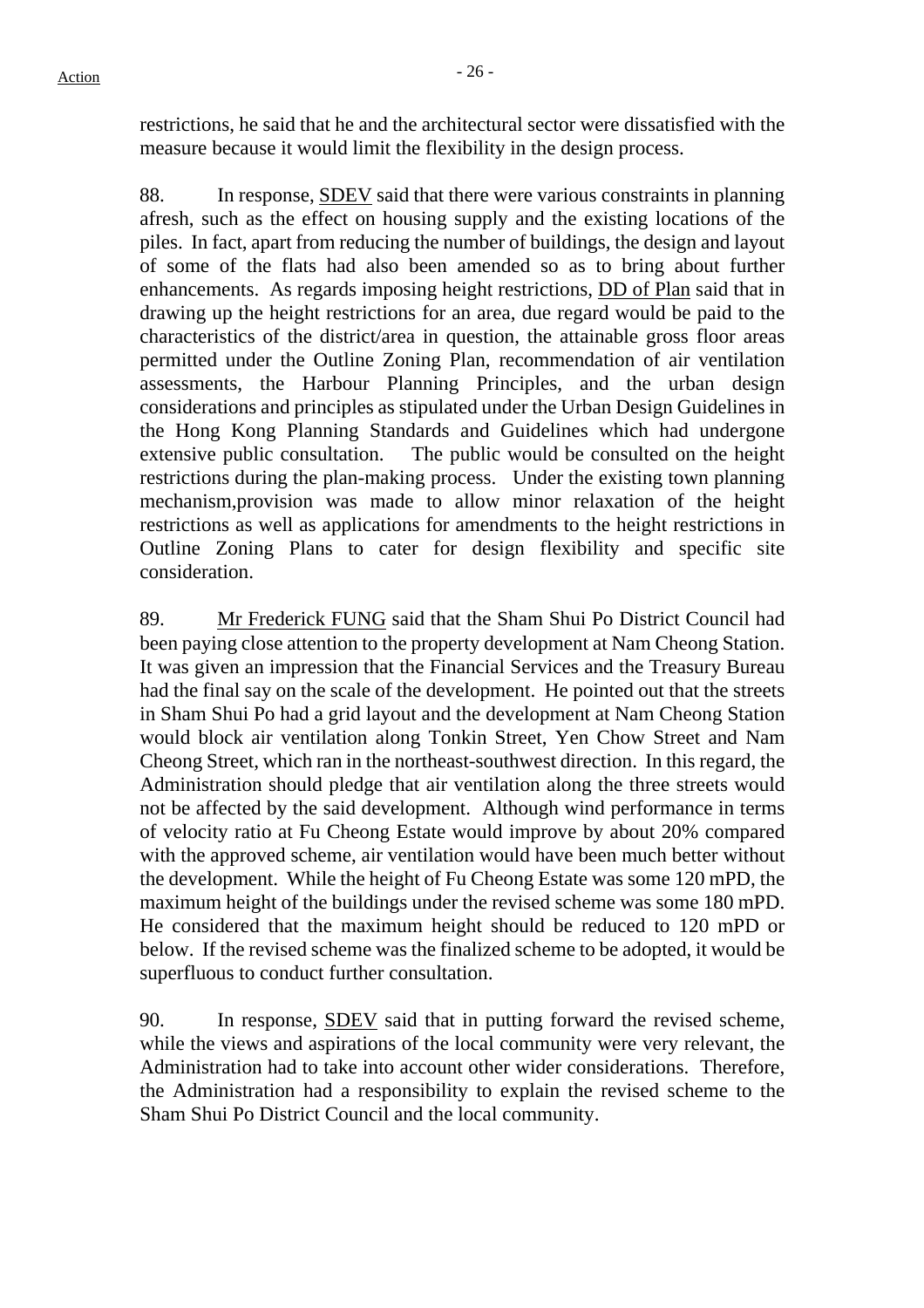91. Ms Emily LAU affirmed the efforts made by SDEV in reducing development intensity. She urged the Administration to take a step further and reduce two more buildings in the property development at Nam Cheong Station so as to further enhance air ventilation and provide a quality living environment for the residents. An improvement of 20% was far from satisfactory because air ventilation would have been much better without the development. Such high density developments should not emerge in this district nor in other districts.

92. In response, SDEV said that the revised scheme had already included many enhancement measures which she believed residents would reasonably accept. If the Administration could neglect all of its considerations, a lot of enhancement measures would have been possible. A responsible Government had to strike a proper balance and take into consideration various factors. As the development was an approved project, its planning could be enhanced but could not start afresh. Mr Steve YIU said that as the revised scheme would allow wind to pass through Fu Cheong Estate, wind performance in terms of velocity ratio at Fu Cheong Estate would improve by about 20% compared with the approved scheme. He added that from the town planning perspective, it was desirable to have a mix of different types of residential and commercial developments on a Comprehensive Development Area site.

93. Ir Dr Raymond HO said that if the development had been allowed to proceed on the basis of the approved scheme, the tender for the project would have been awarded, and works would have commenced providing many job opportunities. It was a desire for all to have properties with good view and air ventilation and without any visual blockage. As land was scarce and development density was high in Hong Kong, it was difficult for the Administration to satisfy all such aspirations. Air ventilation assessment had been conducted according to requirements for the project. It was becoming more and more difficult to identify suitable sites for development because it was practically impossible to obtain land through reclamation in the harbour, development of land in the New Territories involved many complications, and too many developments on slopes would be problematic. Encouraging more people to live in developments near railway stations would reduce private vehicles and road traffic through the use of the mass transit railway system and other public transport. The Administration had made a lot of efforts in putting forward the revised scheme and the MTR Corporation should be commended for the good revised design. It would be unfair to accuse the Administration on the matter. He expressed support for the Administration's proposal and he would object to further reducing the development density.

94. Mr Abraham SHEK expressed support for the Administration's proposal because developments along the West Rail would be conducive to developing North West New Territories and increasing patronage of the West Rail. He said that one of the reasons for terminating the tender exercise for the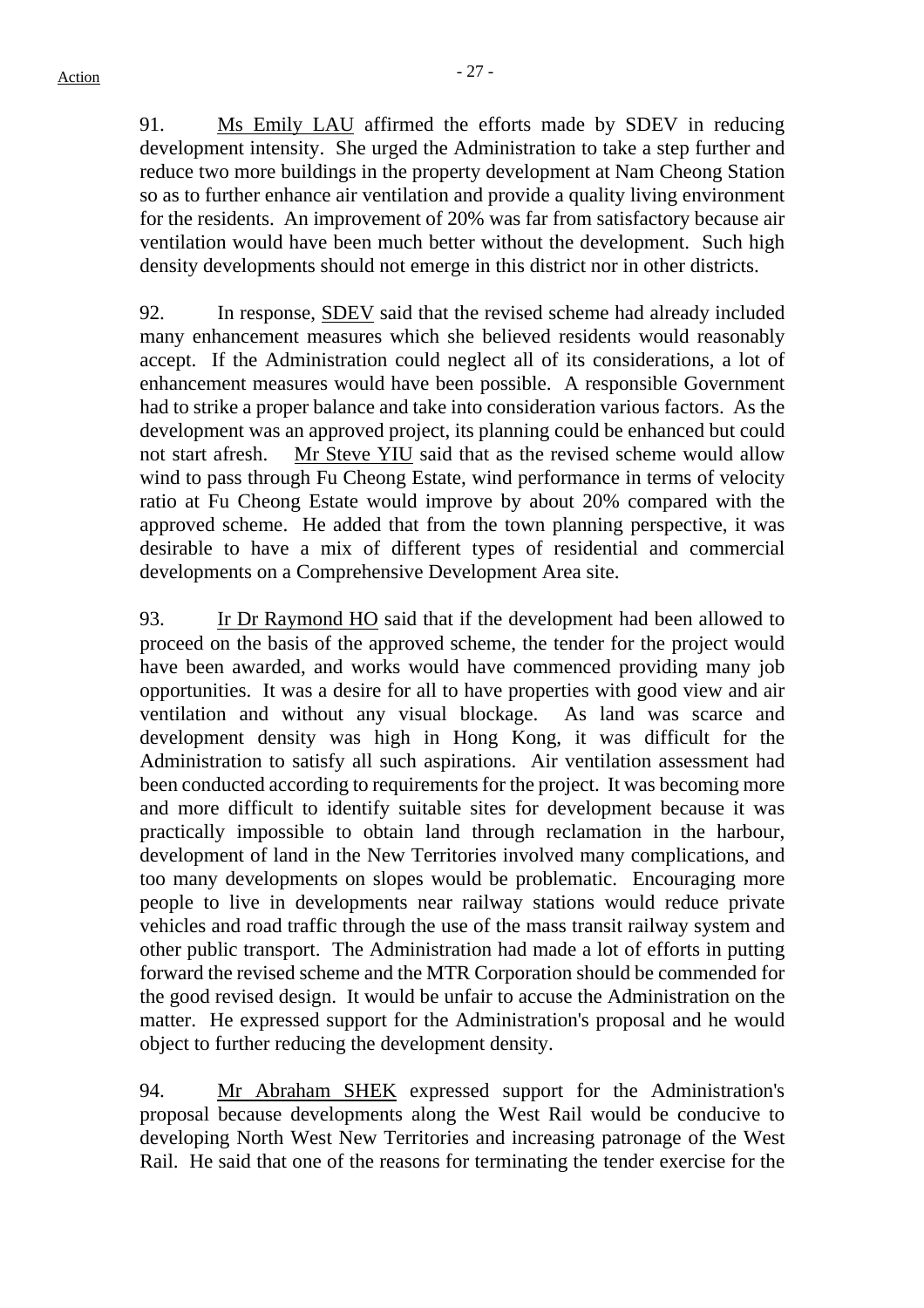development at Nam Cheong Station at that time was due to the economic situation after the outbreak of the Severe Acute Respiratory Syndrome. The development was an approved project and the Administration had already spent a lot of efforts to implement enhancement measures. He did not support the idea that plans approved by TPB should be subject to review. As regards imposing development restrictions through amendments to Outline Zoning Plans, he considered that it would affect private development rights. On the composition of TPB, he suggested that its chairman and secretariat should be independent of the Government.

# **VIII Planning and Engineering Study on North East New Territories New Development Area (Stage One Public Engagement)**

| $(LC$ Paper No. $CB(1)232/08-09(12)$ -- Administration's paper on |                               |
|-------------------------------------------------------------------|-------------------------------|
|                                                                   | North East New Territories    |
|                                                                   | New Development Areas --      |
|                                                                   | Planning and Engineering      |
|                                                                   | Study -- Stage One Public     |
|                                                                   | Engagement                    |
| LC Paper No. $CB(1)232/08-09(13)$ -- Paper on proposed New        |                               |
|                                                                   | Development Areas in North    |
|                                                                   | East New Territories prepared |
|                                                                   | by the Legislative Council    |
|                                                                   | Secretariat (Background       |
|                                                                   | brief)                        |

95. The Assistant Director of Planning (AD of Plan) briefed members on the salient points of the Administration's paper and said that the Administration would consult the public with focus on the four topics of key issues/concerns, viz. strategic roles of New Development Areas (NDAs), people-oriented communities, sustainable living environment and implementation mechanisms in the Stage One Public Engagement.

96. Ms Cyd HO said that the implementation mechanism for NDAs would receive much attention from stakeholders concerned, such as land owners and developers, because of the interests involved. She considered that the consultation should be territory-wide and suggested that the Administration could consider including cross-boundary integration of Shenzhen and Hong Kong as one of the topics in the public engagement. A good start in the planning of the NDAs would help prepare the future generations for the integration of the two places. The Administration should explain the concept, characteristics, roles and functions of a boundary town to the general public during the public engagement. She thanked the Administration for making arrangements for the site visit to the Frontier Area held on 15 November 2008 because the visit could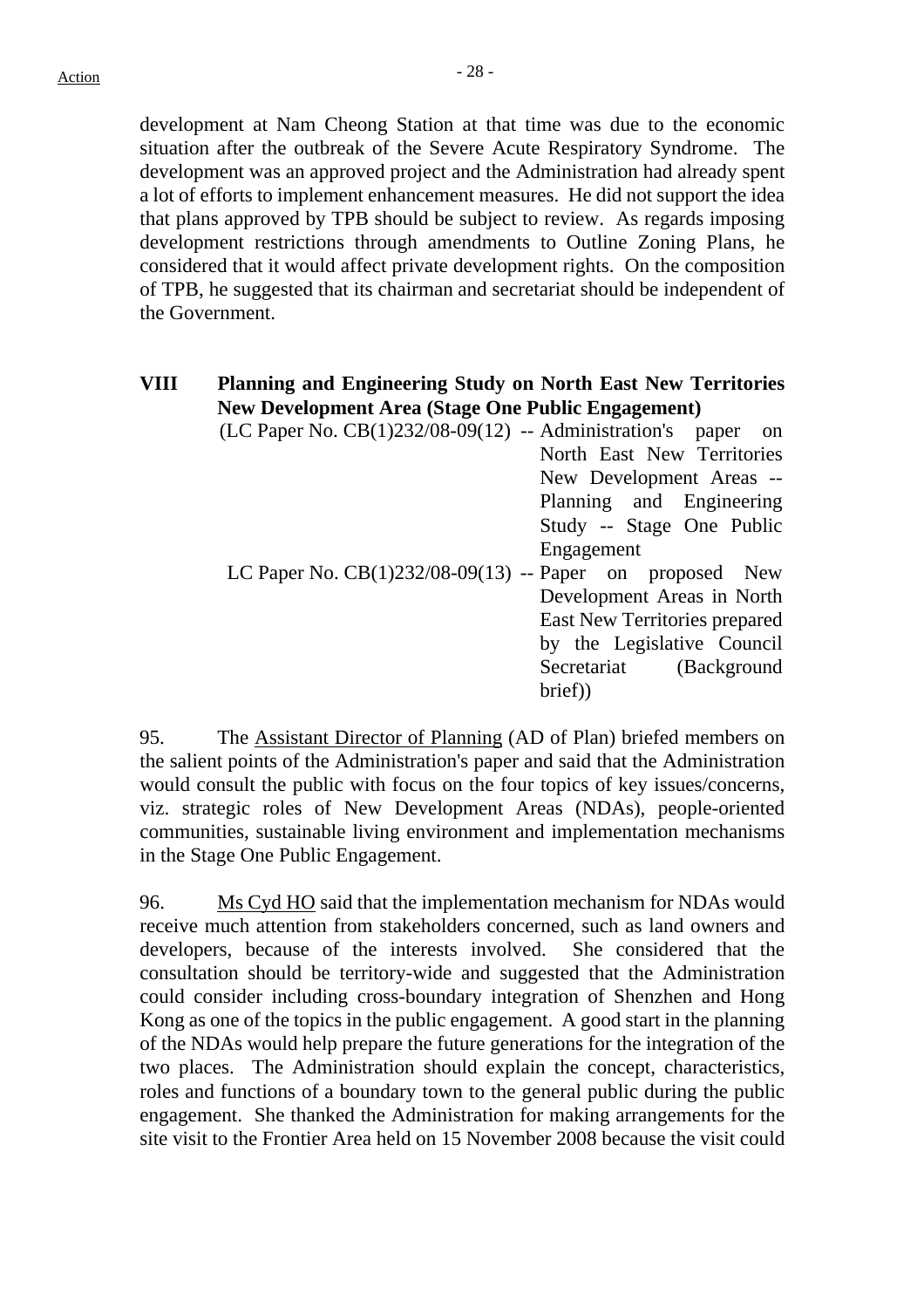provide Members with a direct experience which could not have been gained from reading papers.

97. In response, AD of Plan said that in Topical Note 1, the Administration had indicated that facilitating cross-boundary activities could be one of the strategic roles of the Three-in-one NDA in view of their locations. The Administration would explore the land uses of the NDA along this direction. As regards the concept of a boundary town, he said that in the early days, new towns in Hong Kong were districts in which residents lived and worked. As Hong Kong developed, many residents of new towns traveled to work in the urban business districts. The Three-in-one NDA might adopt a different mode of development because surveys showed that there had been an increasing trend in cross-boundary activities from Hong Kong to Shenzhen and vice versa. Some parts of the NDA could therefore be used for special commercial or industrial activities so that people from both sides could capitalize on and benefit from the development of the Three-in-one NDA.

98. SDEV shared the view that there should be cooperation between Hong Kong and Shenzhen, and said that both sides had developed closer cooperation over the past year. In this regard, Hong Kong needed to take forward the cooperation of the two sides from a project based approach to a strategic approach taking into consideration the perspectives of economic integration of the two places and contact between the citizens of the two places. The Administration was considering the most appropriate way of studying the topic of cross-boundary integration because several studies, such as those on the Closed Area and the Lok Ma Chau Loop, were in progress. As there was a suggestion of creating a Hong Kong-Shenzhen metropolis, cross-boundary integration could be studied under a more global perspective after the Administration had consolidated its findings from relevant studies.

99. Ms Emily LAU said that during the site visit on 15 November 2008, Members noted that the Shenzhen side of the boundary was developing rapidly while the natural environment was still maintained on the Hong Kong side. Ms LAU considered that there could be development in the area, but it should be under careful control so as to conserve the countryside. She asked whether the Administration would expect any conflict between nature conservation and land owners' aspirations for development. She hoped that the dilemma between conservation and development would not lead to disputes and urged the Administration to ventilate the emotions of parties concerned.

100. In response, SDEV said that it was indeed not easy to take forward nature conservation and development in parallel. Land owners had expectation in developing their land and the Administration had to manage such expectation. If society had a consensus on how to develop the area and a method could be identified to meet land owners' expectation, it could still be possible to handle